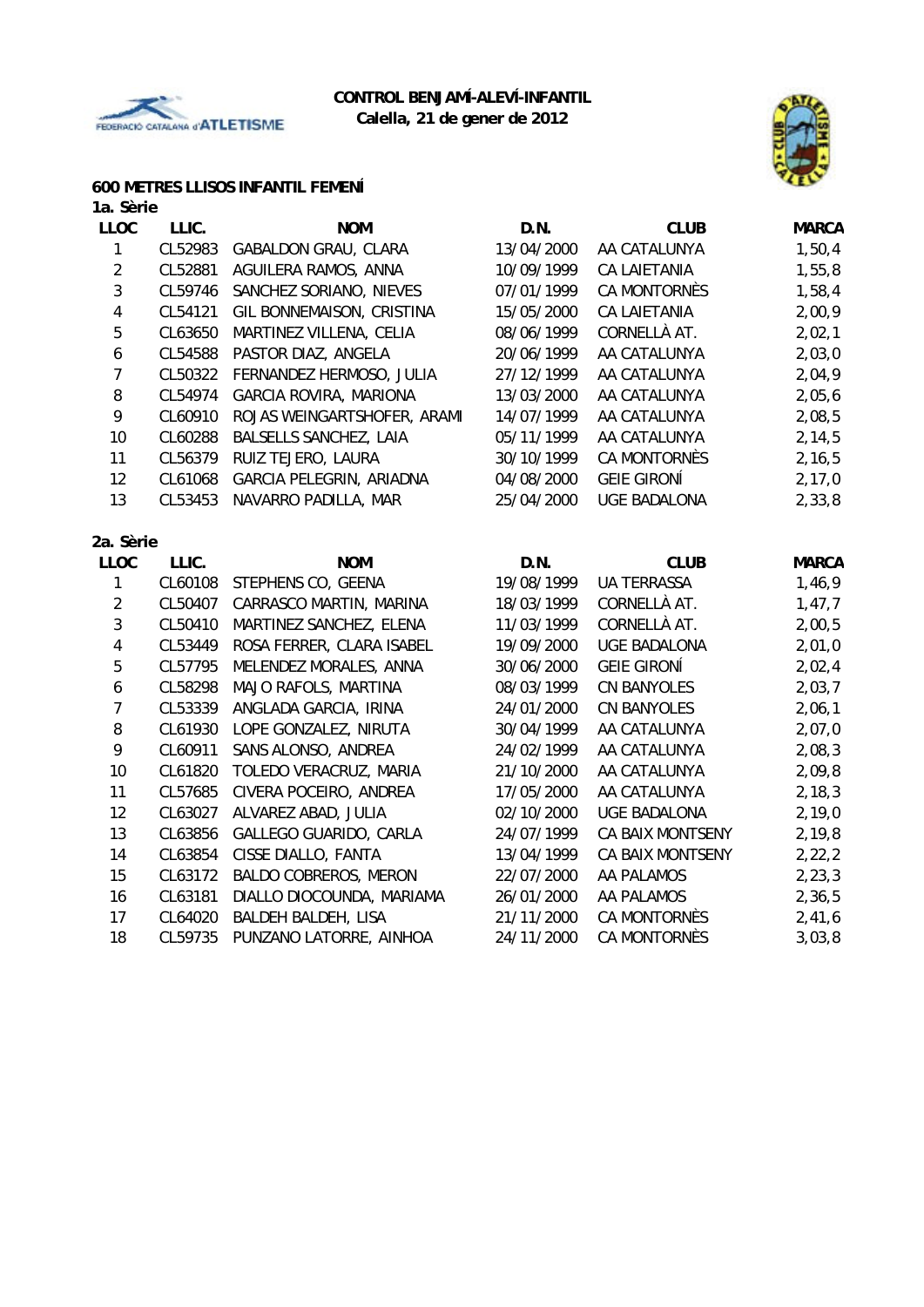

# **CONTROL BENJAMÍ-ALEVÍ-INFANTIL**





|                  |         | 2000 METRES LLISOS INFANTIL FEMENÍ |            |                     | чту          |
|------------------|---------|------------------------------------|------------|---------------------|--------------|
| <b>LLOC</b>      | LLIC.   | <b>NOM</b>                         | D.N.       | <b>CLUB</b>         | <b>MARCA</b> |
| 1                | CL58371 | GIROL REBORDOSA, LAURA             | 13/05/1999 | CORNELLÀ AT.        | 7,44,0       |
| $\overline{2}$   | CL58175 | VILA PLAZA, LAURA                  | 15/01/2000 | CORNELLÀ AT.        | 7,44,1       |
| $\mathbf{3}$     | CL59835 | MARTINEZ GONZALEZ, CARLA           | 02/03/1999 | CORNELLÀ AT.        | 8, 29, 4     |
| 4                | CL53340 | MOLAS RODRIGUEZ, MIREIA            | 12/12/1999 | <b>CN BANYOLES</b>  | 8,43,1       |
| 5                | CL53339 | ANGLADA GARCIA, IRINA              | 24/01/2000 | <b>CN BANYOLES</b>  | 8,49,7       |
| $\boldsymbol{6}$ | CL57795 | MELENDEZ MORALES, ANNA             | 30/06/2000 | <b>GEIE GIRONÍ</b>  | 8,49,9       |
| $\overline{7}$   | CL55329 | <b>IGLESIAS AMARO, GEMMA</b>       | 13/05/1999 | CA PARETS           | 8,55,2       |
| 8                | CL63973 | MORENO MARTIN, ELENA               | 11/08/2000 | CA PARETS           | 8,57,8       |
| 9                | CL57600 | BALDEH BALDEH, ASANTU              | 13/08/2000 | CA PARETS           | 9, 10, 1     |
|                  |         | SALT D'ALÇADA INFANTIL FEMENÍ      |            |                     |              |
| <b>LLOC</b>      | LLIC.   | <b>NOM</b>                         | D.N.       | <b>CLUB</b>         | <b>MARCA</b> |
| 1                | CL53548 | BADJI MANSILL, MARIA DIEBANA       | 28/06/1999 | <b>CA LAIETANIA</b> | 1,31         |
| $\overline{2}$   | CL50407 | CARRASCO MARTIN, MARINA            | 18/03/1999 | CORNELLÀ AT.        | 1,30         |
| 3                | CL50410 | MARTINEZ SANCHEZ, ELENA            | 11/03/1999 | CORNELLÀ AT.        | 1,25         |
| 4                | CL52881 | AGUILERA RAMOS, ANNA               | 10/09/1999 | <b>CA LAIETANIA</b> | 1,25         |
| 4                | CL58371 | GIROL REBORDOSA, LAURA             | 13/05/1999 | CORNELLÀ AT.        | 1,25         |
| 6                | CL52884 | BALLESTEROS LLOVET, MARTINA        | 14/05/1999 | CA LAIETANIA        | 1,25         |
| $\overline{7}$   | CL54121 | GIL BONNEMAISON, CRISTINA          | 15/05/2000 | <b>CA LAIETANIA</b> | 1,20         |
| 8                | CL63650 | MARTINEZ VILLENA, CELIA            | 08/06/1999 | CORNELLÀ AT.        | 1,15         |
| 9                | CL57224 | DEIROS FERNANDEZ, PAULA            | 30/11/1999 | <b>CA LAIETANIA</b> | 1,15         |
| 10               | CL58175 | VILA PLAZA, LAURA                  | 15/01/2000 | CORNELLÀ AT.        | 1,05         |
| 11               | CL55329 | <b>IGLESIAS AMARO, GEMMA</b>       | 13/05/1999 | <b>CA PARETS</b>    | 1,05         |
| 12               | CL63027 | ALVAREZ ABAD, JULIA                | 02/10/2000 | <b>UGE BADALONA</b> | 1,00         |
| 12               | CL59835 | MARTINEZ GONZALEZ, CARLA           | 02/03/1999 | CORNELLÀ AT.        | 1,00         |
|                  | CL63973 | MORENO MARTIN, ELENA               | 11/08/2000 | CA PARETS           | <b>NULS</b>  |
|                  | CL57600 | BALDEH BALDEH, ASANTU              | 13/08/2000 | <b>CA PARETS</b>    | <b>NULS</b>  |
|                  |         | TRIPLE SALT INFANTIL FEMENÍ        |            |                     |              |
| <b>LLOC</b>      | LLIC.   | <b>NOM</b>                         | D.N.       | <b>CLUB</b>         | <b>MARCA</b> |
| 1                | CL50407 | CARRASCO MARTIN, MARINA            | 18/03/1999 | CORNELLÀ AT.        | 9,59         |
| $\overline{2}$   | CL52884 | BALLESTEROS LLOVET, MARTINA        | 14/05/1999 | <b>CA LAIETANIA</b> | 8,93         |
| 3                | CL53548 | BADJI MANSILL, MARIA DIEBANA       | 28/06/1999 | <b>CA LAIETANIA</b> | 8,75         |
| 4                | CL50410 | MARTINEZ SANCHEZ, ELENA            | 11/03/1999 | CORNELLÀ AT.        | 8,57         |
| 5                | CL52884 | BALLESTEROS LLOVET, MARTINA        | 14/05/1999 | CA LAIETANIA        | 8,57         |
| 6                | CL52983 | <b>GABALDON GRAU, CLARA</b>        | 13/04/2000 | AA CATALUNYA        | 8,45         |
| 7                | CL58371 | GIROL REBORDOSA, LAURA             | 13/05/1999 | CORNELLÀ AT.        | 8,43         |
| 8                | CL60910 | ROJAS WEINGARTSHOFER, ARAMI        | 14/07/1999 | AA CATALUNYA        | 8,31         |
| 9                | CL61068 | GARCIA PELEGRIN, ARIADNA           | 04/08/2000 | <b>GEIE GIRONÍ</b>  | 7,86         |
| 10               | CL63650 | MARTINEZ VILLENA, CELIA            | 08/06/1999 | CORNELLÀ AT.        | 7,72         |
| 11               | CL59835 | MARTINEZ GONZALEZ, CARLA           | 02/03/1999 | CORNELLÀ AT.        | 7,55         |
| 12               | CL60911 | SANS ALONSO, ANDREA                | 24/02/1999 | AA CATALUNYA        | 7,52         |
| 13               | CL63928 | COLL ARMENGOL, JOANA               | 04/04/2000 | <b>GEIE GIRONÍ</b>  | 7,51         |
| 14               | CL60288 | BALSELLS SANCHEZ, LAIA             | 05/11/1999 | AA CATALUNYA        | 7,31         |
| 15               | CL54934 | FELIU PARADEDA, MARTA              | 25/04/2000 | <b>GEIE GIRONÍ</b>  | 7,13         |
| 16               | CL58175 | VILA PLAZA, LAURA                  | 15/01/2000 | CORNELLÀ AT.        | 7,13         |
| 17               | CL56366 | GUARDEÑO ORTIZ, MARINA             | 04/06/1999 | CA MONTORNÈS        | 7,08         |
| 18               | CL57795 | MELENDEZ MORALES, ANNA             | 30/06/2000 | <b>GEIE GIRONÍ</b>  | 6,87         |
|                  |         |                                    |            |                     |              |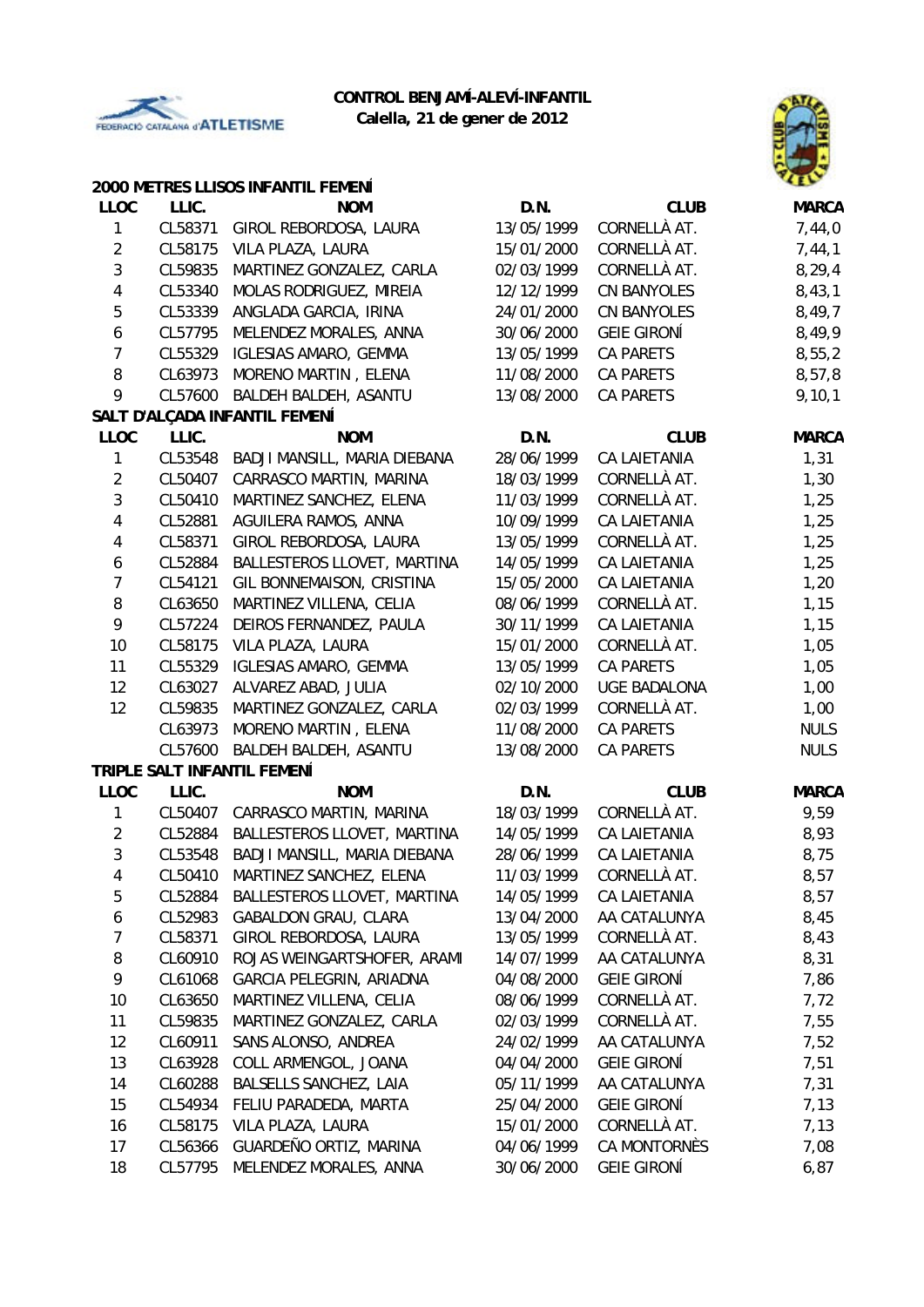

# **CONTROL BENJAMÍ-ALEVÍ-INFANTIL**

**Calella, 21 de gener de 2012**



| 19    | CL53449 | ROSA FERRER, CLARA ISABEL         | 19/09/2000 | <b>UGE BADALONA</b> | 6.75        |
|-------|---------|-----------------------------------|------------|---------------------|-------------|
| 20    | CL53453 | NAVARRO PADILLA, MAR              | 25/04/2000 | <b>UGE BADALONA</b> | 6,75        |
| 21    | CL61864 | XARGAIO ROS, QUERALT              | 31/07/2000 | <b>GEIE GIRONÍ</b>  | 6,65        |
| 22    | CL57612 | <b>GURRI CASALS, NURIA</b>        | 01/08/2000 | CA MONTORNÈS        | 6,40        |
| 23    | CL56379 | RUIZ TEJERO, LAURA                | 30/10/1999 | CA MONTORNÈS        | 6,33        |
| 24    | CL54121 | GIL BONNEMAISON, CRISTINA         | 15/05/2000 | <b>CA LAIETANIA</b> | 6, 20       |
|       | CL56380 | SANCHEZ GALAN, LORENA             | 16/09/2000 | CA MONTORNÈS        | <b>NULS</b> |
|       | CL63027 | ALVAREZ ABAD, JULIA               | 02/10/2000 | <b>UGE BADALONA</b> | <b>NULS</b> |
|       | CL57224 | DEIROS FERNANDEZ, PAULA           | 30/11/1999 | CA LAIETANIA        | <b>NULS</b> |
|       |         | LLANÇAMENT DE PES INFANTIL FEMENÍ |            |                     |             |
| LLOC. | LLIC.   | <b>NOM</b>                        | D.N.       | <b>CLUB</b>         | MARCA       |
|       |         |                                   |            |                     |             |

| LLUU                    | LLIU.   | <b>INUM</b>                            | D.N.       | <b>CLUB</b>             | <b>IVIARCA</b> |
|-------------------------|---------|----------------------------------------|------------|-------------------------|----------------|
| 1                       | CL58712 | ROSSELL FONT, ESTEL                    | 13/08/2000 | CA CALELLA              | 8,86           |
| $\overline{2}$          | CL52983 | <b>GABALDON GRAU, CLARA</b>            | 13/04/2000 | AA CATALUNYA            | 8,46           |
| $\mathfrak{Z}$          | CL53413 | SOLSONA SADURNI, NURIA                 | 05/02/2000 | AA CATALUNYA            | 7,27           |
| $\overline{4}$          | CL54934 | FELIU PARADEDA, MARTA                  | 25/04/2000 | <b>GEIE GIRONÍ</b>      | 7,21           |
| $\overline{5}$          | CL63856 | GALLEGO GUARIDO, CARLA                 | 24/07/1999 | CA BAIX MONTSENY        | 7,20           |
| $\boldsymbol{6}$        | CL61864 | XARGAIO ROS, QUERALT                   | 31/07/2000 | <b>GEIE GIRONÍ</b>      | 6,97           |
| $\overline{7}$          | CL63854 | CISSE DIALLO, FANTA                    | 13/04/1999 | <b>CA BAIX MONTSENY</b> | 6,95           |
| 8                       | CL62086 | PUJAL VILA, MARIA-ROSER                | 24/12/1999 | CA CALELLA              | 6,65           |
| 9                       | CL56380 | SANCHEZ GALAN, LORENA                  | 16/09/2000 | <b>CA MONTORNÈS</b>     | 6, 26          |
| 10                      | CL63928 | COLL ARMENGOL, JOANA                   | 04/04/2000 | <b>GEIE GIRONÍ</b>      | 5,85           |
| 11                      | CL58298 | MAJO RAFOLS, MARTINA                   | 08/03/1999 | <b>CN BANYOLES</b>      | 5,82           |
| 12                      | CL56366 | GUARDEÑO ORTIZ, MARINA                 | 04/06/1999 | CA MONTORNÈS            | 5,51           |
| 13                      | CL61068 | GARCIA PELEGRIN, ARIADNA               | 04/08/2000 | <b>GEIE GIRONÍ</b>      | 5,44           |
| 14                      | CL57612 | <b>GURRI CASALS, NURIA</b>             | 01/08/2000 | <b>CA MONTORNÈS</b>     | 5,09           |
| 15                      | CL53339 | ANGLADA GARCIA, IRINA                  | 24/01/2000 | <b>CN BANYOLES</b>      | 4,99           |
| 16                      | CL53453 | NAVARRO PADILLA, MAR                   | 25/04/2000 | <b>UGE BADALONA</b>     | 4,98           |
| 17                      | CL63181 | DIALLO DIOCOUNDA, MARIAMA              | 26/01/2000 | AA PALAMOS              | 4,52           |
|                         |         | LLANÇAMENT DE JAVELINA INFANTIL FEMENÍ |            |                         |                |
| <b>LLOC</b>             | LLIC.   | <b>NOM</b>                             | D.N.       | <b>CLUB</b>             | <b>MARCA</b>   |
| $\mathbf{1}$            | CL54588 | PASTOR DIAZ, ANGELA                    | 20/06/1999 | AA CATALUNYA            | 17,82          |
| $\overline{2}$          | CL53340 | MOLAS RODRIGUEZ, MIREIA                | 12/12/1999 | <b>CN BANYOLES</b>      | 16,91          |
| $\mathfrak{Z}$          | CL57612 | <b>GURRI CASALS, NURIA</b>             | 01/08/2000 | <b>CA MONTORNÈS</b>     | 16,88          |
| $\overline{\mathbf{4}}$ | CL61930 | LOPE GONZALEZ, NIRUTA                  | 30/04/1999 | AA CATALUNYA            | 16, 29         |
| 5                       | CL63856 | GALLEGO GUARIDO, CARLA                 | 24/07/1999 | CA BAIX MONTSENY        | 15,90          |
| $\boldsymbol{6}$        | CL50407 | CARRASCO MARTIN, MARINA                | 18/03/1999 | CORNELLÀ AT.            | 14,81          |
| $\overline{7}$          | CL50322 | FERNANDEZ HERMOSO, JULIA               | 27/12/1999 | AA CATALUNYA            | 14,79          |
| 8                       | CL56366 | GUARDEÑO ORTIZ, MARINA                 | 04/06/1999 | CA MONTORNÈS            | 13,99          |
| 9                       | CL52881 | AGUILERA RAMOS, ANNA                   | 10/09/1999 | <b>CA LAIETANIA</b>     | 13,43          |
| 10                      | CL57224 | DEIROS FERNANDEZ, PAULA                | 30/11/1999 | CA LAIETANIA            | 12,96          |
| 11                      | CL54974 | GARCIA ROVIRA, MARIONA                 | 13/03/2000 | AA CATALUNYA            | 11,25          |
| 12                      | CL54121 | GIL BONNEMAISON, CRISTINA              | 15/05/2000 | CA LAIETANIA            | 10,98          |
| 13                      | CL52884 | BALLESTEROS LLOVET, MARTINA            | 14/05/1999 | <b>CA LAIETANIA</b>     | 10, 72         |
| 14                      | CL56379 | RUIZ TEJERO, LAURA                     | 30/10/1999 | CA MONTORNÈS            | 10,32          |
| 15                      | CL50410 | MARTINEZ SANCHEZ, ELENA                | 11/03/1999 | CORNELLÀ AT.            | 10,00          |
| 16                      | CL63854 | CISSE DIALLO, FANTA                    | 13/04/1999 | CA BAIX MONTSENY        | 9,59           |
| 17                      | CL53413 | SOLSONA SADURNI, NURIA                 | 05/02/2000 | AA CATALUNYA            | 9,51           |
|                         |         |                                        |            |                         |                |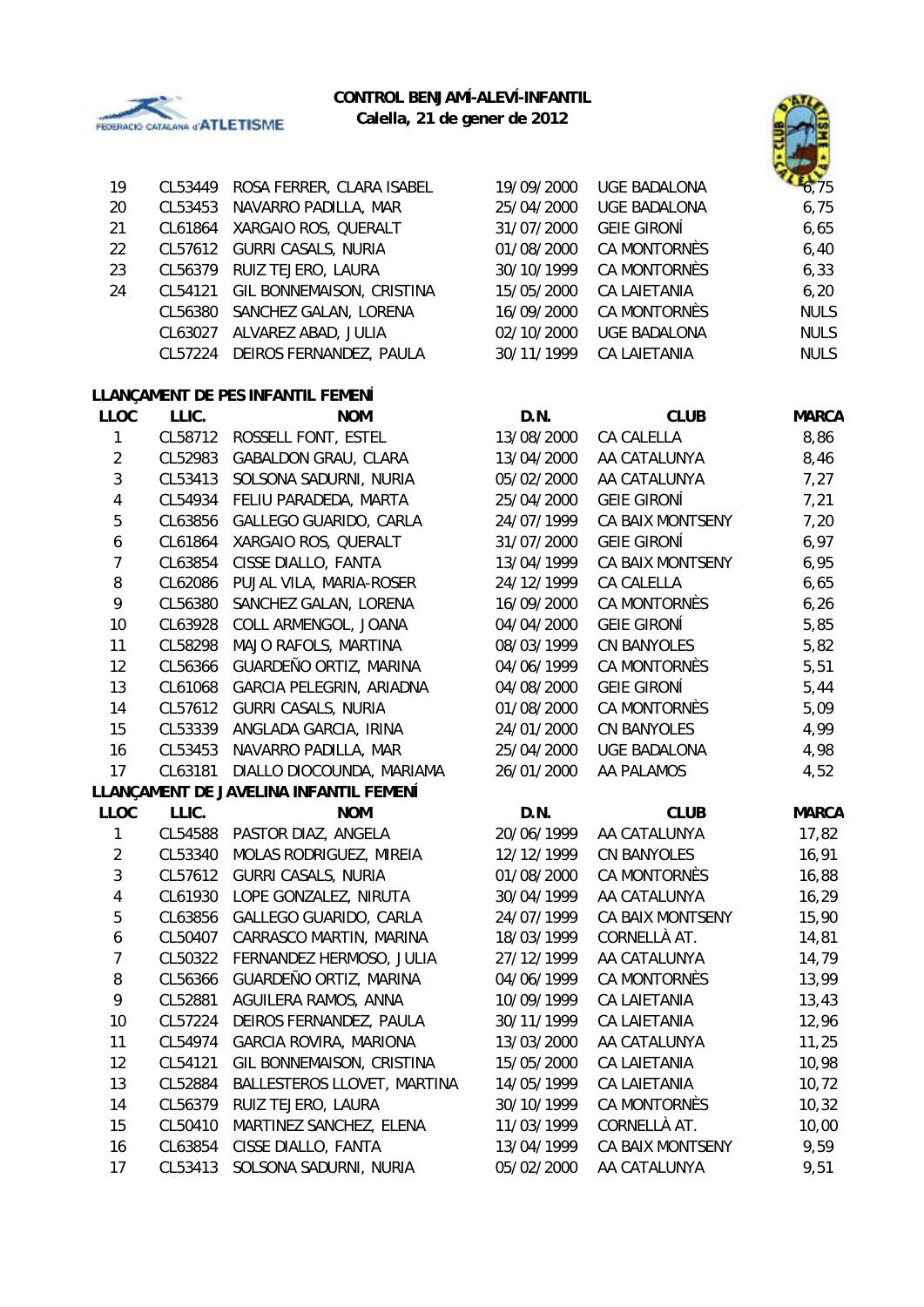



| 18 | CL57795 | MELENDEZ MORALES, ANNA       | 30/06/2000 | <b>GEIE GIRONÍ</b>  | $E_{9,50}$  |
|----|---------|------------------------------|------------|---------------------|-------------|
| 19 | CL54934 | FELIU PARADEDA, MARTA        | 25/04/2000 | <b>GEIE GIRONÍ</b>  | 8,66        |
| 20 | CL59835 | MARTINEZ GONZALEZ, CARLA     | 02/03/1999 | CORNELLÀ AT.        | 8,64        |
| 21 | CL56380 | SANCHEZ GALAN, LORENA        | 16/09/2000 | <b>CA MONTORNÈS</b> | 8,48        |
| 22 | CL59735 | PUNZANO LATORRE, AINHOA      | 24/11/2000 | CA MONTORNÈS        | 8,32        |
| 23 | CL61820 | TOLEDO VERACRUZ, MARIA       | 21/10/2000 | AA CATALUNYA        | 7,15        |
| 24 | CL58175 | VILA PLAZA, LAURA            | 15/01/2000 | CORNELLÀ AT.        | 7,13        |
| 25 | CL53449 | ROSA FERRER, CLARA ISABEL    | 19/09/2000 | <b>UGE BADALONA</b> | 7,09        |
| 26 | CL57685 | CIVERA POCEIRO, ANDREA       | 17/05/2000 | AA CATALUNYA        | 6,83        |
| 27 | CL63650 | MARTINEZ VILLENA, CELIA      | 08/06/1999 | CORNELLÀ AT.        | 5,28        |
| 28 | CL53453 | NAVARRO PADILLA, MAR         | 25/04/2000 | <b>UGE BADALONA</b> | 5,19        |
|    | CL63027 | ALVAREZ ABAD, JULIA          | 02/10/2000 | <b>UGE BADALONA</b> | <b>NULS</b> |
|    | CL53548 | BADJI MANSILL, MARIA DIEBANA | 28/06/1999 | <b>CA LAIETANIA</b> | <b>NULS</b> |
|    | CL58371 | GIROL REBORDOSA, LAURA       | 13/05/1999 | CORNELLÀ AT.        | <b>NULS</b> |
|    | CL64020 | BALDEH BALDEH, LISA          | 21/11/2000 | CA MONTORNÈS        | <b>NULS</b> |
|    |         |                              |            |                     |             |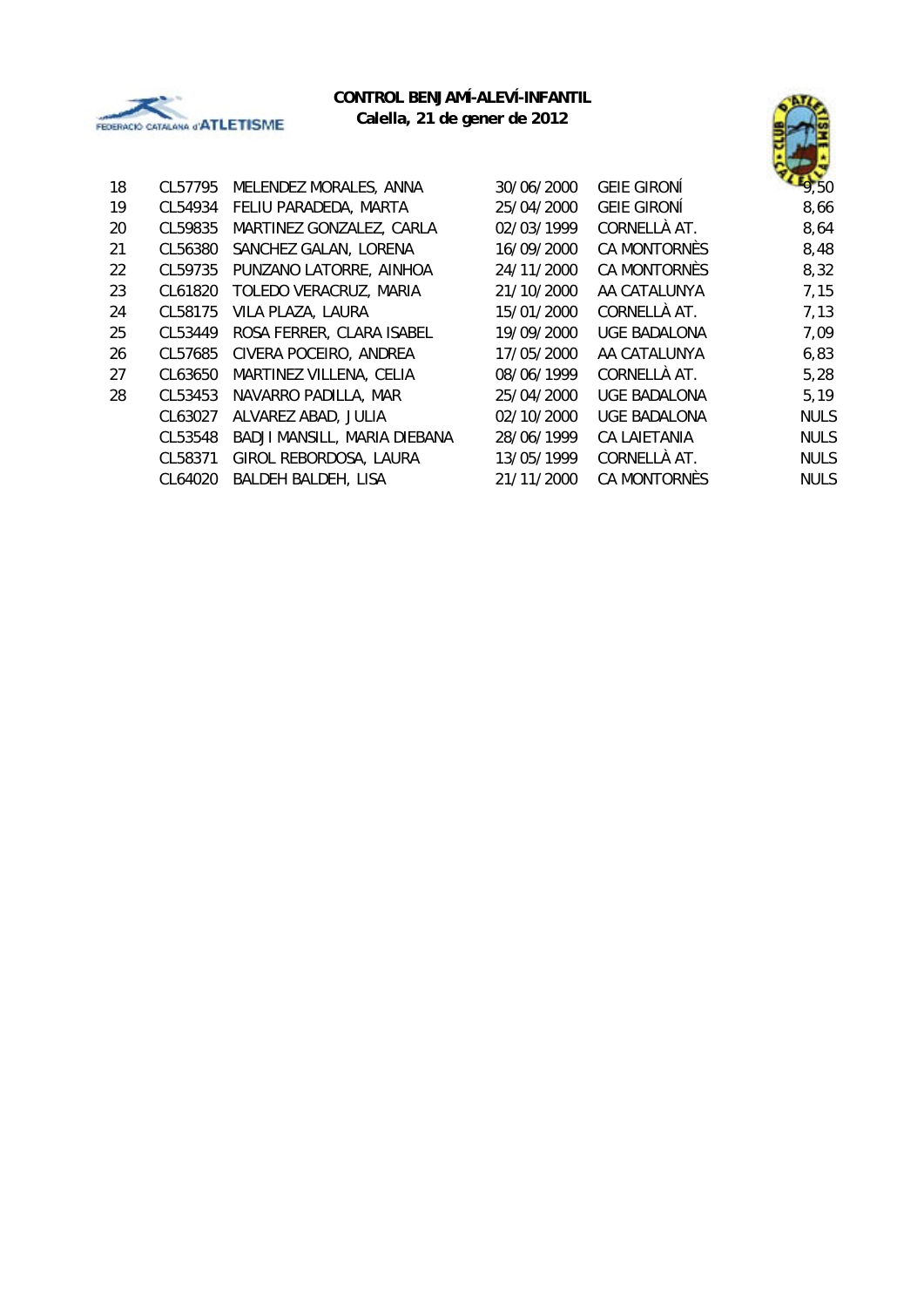



#### **600 METRES LLISOS INFANTIL MASCULÍ**

| 1a. Sèrie       |         |                              |            |                     |              |
|-----------------|---------|------------------------------|------------|---------------------|--------------|
| <b>LLOC</b>     | LLIC.   | <b>NOM</b>                   | D.N.       | <b>CLUB</b>         | <b>MARCA</b> |
| 1               | CL55662 | BALDO COBREROS, KALEAB       | 23/04/1999 | AA PALAMOS          | 1,41,7       |
| $\overline{2}$  | CL61077 | CATROFE CACHARRON, SANTIAGO  | 13/02/1999 | <b>GEIE GIRONI</b>  | 1,46,8       |
| $\overline{3}$  | CL54991 | LAS HERAS RUPEREZ, AARON     | 22/06/2000 | AA CATALUNYA        | 1,48,4       |
| $\overline{4}$  | CL55737 | SAYAGO CEREZO, JULEN         | 09/09/1999 | CORNELLÀ AT.        | 1, 50, 3     |
| 5               | CL54990 | JIMENEZ ISABAL, DANIEL       | 19/05/2000 | AA CATALUNYA        | 1,52,1       |
| 6               | CL53259 | VALVERDE VALENCIA, ALEX      | 27/04/2000 | CORNELLÀ AT.        | 1,52,9       |
| 7               | CL50326 | MARTIN MORELL, JOEL          | 15/01/1999 | AA CATALUNYA        | 1,54,6       |
| 8               | CL57156 | BALLESTER SORIANO, ALEIX     | 01/12/1999 | CORNELLÀ AT.        | 1,56,5       |
| 9               | CL52894 | PUY BAQUE, OT                | 28/09/1999 | CA LAIETANIA        | 1, 57, 1     |
| 10 <sup>1</sup> | CL53415 | LOPEZ CASAS, IGNASI          | 24/04/1999 | AA CATALUNYA        | 1,57,9       |
| 11              | CL52987 | RODRIGUEZ SEGURA, JOEL       | 02/12/1999 | AA CATALUNYA        | 2,00,4       |
| 12              | CL57153 | SANCHEZ NOVENSA, JOEL        | 06/07/2000 | CORNELLÀ AT.        | 2,02,4       |
| 13              | CL57266 | MONTIEL ANDREOTTI, CRISTIAN  | 10/02/2000 | AA PALAMOS          | 2, 11, 7     |
| 14              | CL54943 | <b>VALERO CATEURA, ROGER</b> | 15/04/2000 | <b>GEIE GIRONÍ</b>  | 2,11,9       |
| 15              | CL52893 | MITJANS PANEQUE, MARCEL      | 19/03/1999 | <b>CA LAIETANIA</b> | 2,15,0       |
| 2a. Sèrie       |         |                              |            |                     |              |
| <b>LLOC</b>     | LLIC.   | <b>NOM</b>                   | D.N.       | <b>CLUB</b>         | <b>MARCA</b> |

| LLUU | LLIU.   | <b>INUM</b>               | D.N.       | <b>ULUB</b>         | <b>IVIAKU/</b> |
|------|---------|---------------------------|------------|---------------------|----------------|
|      | CL58293 | DE PALAU I COMAMALA, JOEL | 19/03/1999 | <b>CN BANYOLES</b>  | 1,49,4         |
| 2    | CL60817 | EL OUKILI, YOUNES         | 20/10/1999 | CA MONTORNÈS        | 1,53,0         |
| 3    | CL58760 | CORBERA RUBIO, MIQUEL     | 16/11/1999 | <b>CA MONTORNÈS</b> | 1,54,2         |
| 4    | CL53893 | BERMEJO PEREZ, JORGE      | 16/04/1999 | <b>UGE BADALONA</b> | 2,01,4         |
| 5    | CL57315 | POMBO HILLENIUS, GABRIEL  | 30/07/1999 | AA CATALUNYA        | 2,03,4         |
| 6    | CL53418 | ALBIOL FORA, FERRAN       | 19/05/1999 | <b>UGE BADALONA</b> | 2,05,0         |
|      | CL50411 | MORAN RIERA, ADRIA        | 29/09/1999 | CORNELLÀ AT.        | 2,06,3         |
| 8    | CL55008 | GARCIA CASALENGUA, ALBERT | 26/09/1999 | AA CATALUNYA        | 2,08,2         |
| 9    | CL56028 | RODRIGUEZ ORTEGA, OLEG    | 09/02/2000 | <b>UGE BADALONA</b> | 2,08,7         |
| 10   | CL57313 | HERNANDEZ NAVARRO, CARLOS | 11/06/2000 | AA CATALUNYA        | 2, 10, 1       |
| 11   | CL63990 | SIMON FUMADO, PEP         | 04/11/2000 | ACE RIUDELLOTS      | 2,10,6         |
| 12   | CL63676 | SALA MONTEAGUDO, JOEL     | 25/02/2000 | CA CALELLA          | 2,15,0         |
| 13   | CL60308 | GONZALEZ PAHISSA, XAVIER  | 15/02/2000 | AA CATALUNYA        | 2, 15, 2       |
| 14   | CL57318 | YAGUE GARIZUAIN, OMAR     | 11/07/2000 | AA CATALUNYA        | 2, 15, 5       |
| 15   | CL63988 | ROPERO SUBIRANA, ADRIA    | 04/01/2000 | ACE RIUDELLOTS      | 2, 17, 2       |
|      |         |                           |            |                     |                |

#### **2000 METRES LLISOS INFANTIL MASCULÍ**

| <b>LLOC</b>   | LLIC.   | <b>NOM</b>                     | D.N.       | <b>CLUB</b>               | <b>MARCA</b> |
|---------------|---------|--------------------------------|------------|---------------------------|--------------|
|               | CL52809 | MARTIN CALVO, SERGI            | 29/09/1999 | <b>RIPOLLET UA</b>        | 6, 50, 1     |
| $\mathcal{P}$ | CL61077 | CATROFE CACHARRON, SANTIAGO    | 13/02/1999 | <b>GEIE GIRONÍ</b>        | 6, 53, 4     |
| 3             |         | CL55662 BALDO COBREROS, KALEAB | 23/04/1999 | AA PALAMOS                | 7, 10, 3     |
| 4             | CL55788 | <b>GOMEZ MARTIN, RUBEN</b>     | 11/12/2000 | <b>UGE BADALONA</b>       | 7,38,5       |
| 5             |         | CL57153 SANCHEZ NOVENSA, JOEL  | 06/07/2000 | CORNELLÀ AT.              | 7,42,9       |
| 6             | CL56721 | PUEYO ARTERO, JOAQUIM          | 20/03/2000 | <b>ISS - L'HOSPITALET</b> | 7,45,4       |
|               | CL52894 | PUY BAQUE, OT                  | 28/09/1999 | <b>CA LAIETANIA</b>       | 7,49,5       |
| 8             | CL56029 | RODRIGUEZ ORTEGA, ANDREI       | 08/09/1999 | <b>INDEPENDIENTE</b>      | 8,03,5       |
| 9             | CL55332 | MOMPART DIAZ, ROGER            | 18/06/2000 | <b>CA PARETS</b>          | 8,06,6       |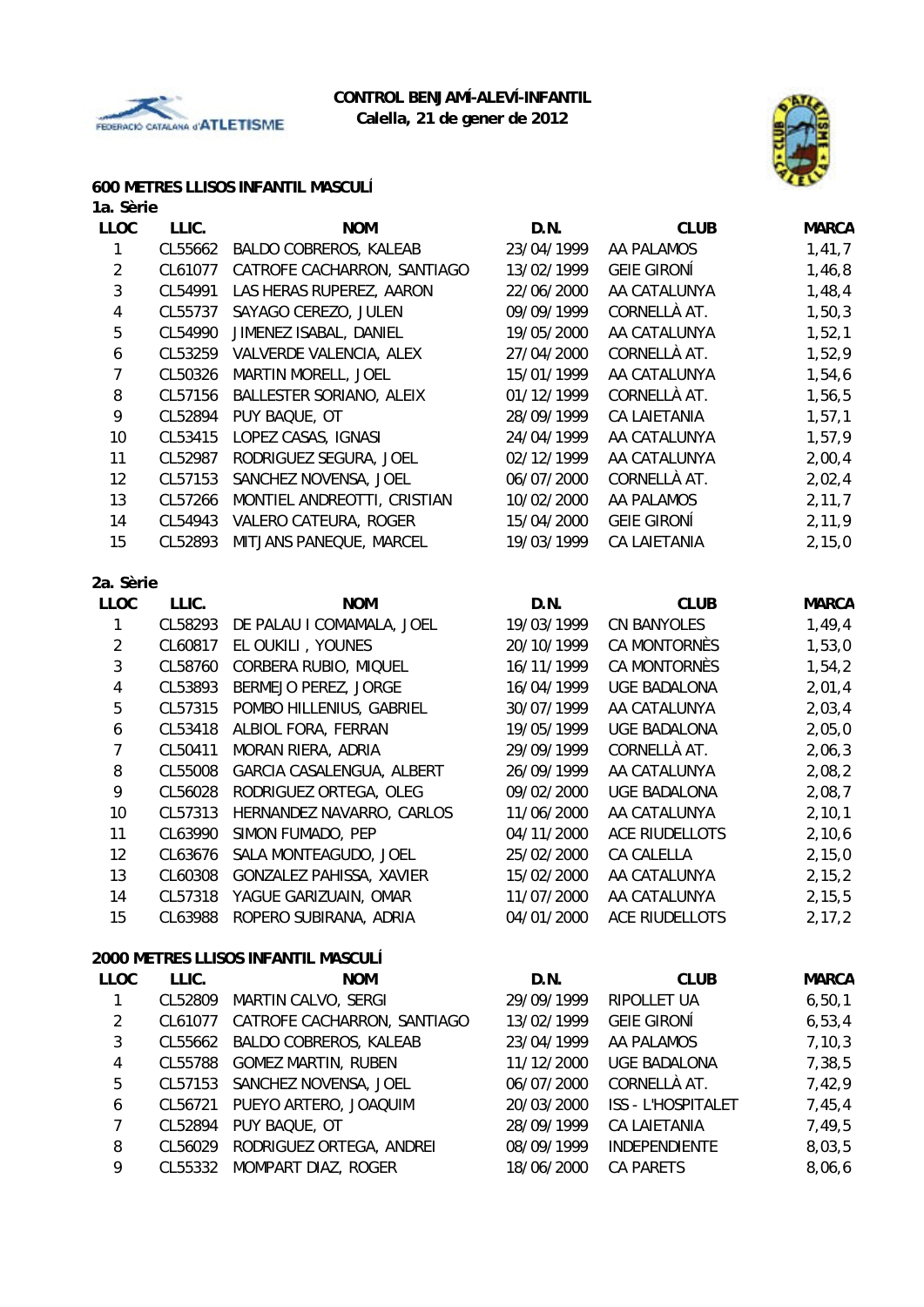

# **CONTROL BENJAMÍ-ALEVÍ-INFANTIL**





| 10               | CL56026 | RIVERO HENSCHEL, ADRIA       | 03/11/2000 | <b>UGE BADALONA</b>   | 8,17,1       |
|------------------|---------|------------------------------|------------|-----------------------|--------------|
| 11               | CL50260 | TARRAGO IBERN, BERNAT        | 14/10/1999 | <b>CA LAIETANIA</b>   | 8, 28, 3     |
| 12               | CL63990 | SIMON FUMADO, PEP            | 04/11/2000 | <b>ACE RIUDELLOTS</b> | 8,38,4       |
| 13               | CL62551 | ARANDA CANO, DIDAC           | 26/07/2000 | CA PARETS             | 8,41,2       |
| 14               | CL55983 | CASTELLANO BLANCO, VICTOR    | 13/04/2000 | UGE BADALONA          | 8,47,4       |
| 15               | CL57204 | ZAERA BUSCA, CARLES          | 31/08/2000 | CA LAIETANIA          | 8,48,5       |
| 16               | CL61798 | SALIDO PONS, ADRIA           | 10/01/2000 | <b>UGE BADALONA</b>   | 8,51,9       |
| 17               | CL54943 | VALERO CATEURA, ROGER        | 15/04/2000 | <b>GEIE GIRONÍ</b>    | 8,52,6       |
| 18               | CL61244 | LLAGOSTERA FALCO, JAUME      | 05/06/2000 | <b>UGE BADALONA</b>   | 8,53,0       |
| 19               | CL53327 | MORE FLORES, ENRIC           | 05/05/1999 | PENYA APA ANEM-HI     | 9,04,5       |
| 20               | CL59072 | TRISTANY RODRIGUEZ, BERNAT   | 25/12/2000 | CA MONTORNÈS          | 9, 15, 2     |
| 21               | CL53326 | PRAT BOSCH, ARNAU            | 01/03/1999 | PENYA APA ANEM-HI     | 9,31,0       |
| 22               | CL63365 | TORRENTO VILARNAU, SERGI     | 22/09/1999 | PENYA APA ANEM-HI     | 9,35,6       |
|                  |         | TRIPLE SALT INFANTIL MASCULÍ |            |                       |              |
| <b>LLOC</b>      | LLIC.   | <b>NOM</b>                   | D.N.       | <b>CLUB</b>           | <b>MARCA</b> |
| $\mathbf{1}$     |         | CL57595 TORO ORTIZ, DANIEL   | 09/11/1999 | <b>UA TERRASSA</b>    | 10,35        |
| $\overline{2}$   | CL55737 | SAYAGO CEREZO, JULEN         | 09/09/1999 | CORNELLÀ AT.          | 9,31         |
| 3                | CL55867 | GONZALEZ BUENO, ALEX         | 29/04/1999 | <b>CA CALELLA</b>     | 9,22         |
| $\pmb{4}$        | CL50326 | MARTIN MORELL, JOEL          | 15/01/1999 | AA CATALUNYA          | 9,16         |
| $\sqrt{5}$       | CL52987 | RODRIGUEZ SEGURA, JOEL       | 02/12/1999 | AA CATALUNYA          | 9,12         |
| $\boldsymbol{6}$ | CL61935 | NIELSEN ROS, LUCAS           | 12/03/1999 | AA CATALUNYA          | 8,73         |
| $\overline{7}$   | CL61077 | CATROFE CACHARRON, SANTIAGO  | 13/02/1999 | <b>GEIE GIRONÍ</b>    | 8,52         |
| $\, 8$           | CL53259 | VALVERDE VALENCIA, ALEX      | 27/04/2000 | CORNELLÀ AT.          | 8,52         |
| 9                | CL58760 | CORBERA RUBIO, MIQUEL        | 16/11/1999 | CA MONTORNÈS          | 8,40         |
| 10               | CL60817 | EL OUKILI, YOUNES            | 20/10/1999 | CA MONTORNÈS          | 8,30         |
| 11               | CL53893 | BERMEJO PEREZ, JORGE         | 16/04/1999 | <b>UGE BADALONA</b>   | 8,09         |
| 12               | CL63988 | ROPERO SUBIRANA, ADRIA       | 04/01/2000 | ACE RIUDELLOTS        | 8,09         |
| 13               | CL53415 | LOPEZ CASAS, IGNASI          | 24/04/1999 | AA CATALUNYA          | 8,06         |
| 14               | CL53418 | ALBIOL FORA, FERRAN          | 19/05/1999 | <b>UGE BADALONA</b>   | 8,00         |
| 15               | CL50411 | MORAN RIERA, ADRIA           | 29/09/1999 | CORNELLÀ AT.          | 7,83         |
| 16               | CL57156 | BALLESTER SORIANO, ALEIX     | 01/12/1999 | CORNELLÀ AT.          | 7,70         |
| 17               | CL57266 | MONTIEL ANDREOTTI, CRISTIAN  | 10/02/2000 | AA PALAMOS            | 7,61         |
| 18               |         | CL57158 VERA MASSANA, RUBEN  | 27/08/1999 | CORNELLÀ AT.          | 7,56         |
| 19               | CL55983 | CASTELLANO BLANCO, VICTOR    | 13/04/2000 | <b>UGE BADALONA</b>   | 7,51         |
| 20               | CL57153 | SANCHEZ NOVENSA, JOEL        | 06/07/2000 | CORNELLÀ AT.          | 7,08         |
|                  | CL56026 | RIVERO HENSCHEL, ADRIA       | 03/11/2000 | <b>UGE BADALONA</b>   | <b>NULS</b>  |
|                  | CL55788 | <b>GOMEZ MARTIN, RUBEN</b>   | 11/12/2000 | <b>UGE BADALONA</b>   | <b>NULS</b>  |
|                  | CL56028 | RODRIGUEZ ORTEGA, OLEG       | 09/02/2000 | <b>UGE BADALONA</b>   | <b>NULS</b>  |
|                  | CL57318 | YAGUE GARIZUAIN, OMAR        | 11/07/2000 | AA CATALUNYA          | <b>NULS</b>  |
|                  | CL59072 | TRISTANY RODRIGUEZ, BERNAT   | 25/12/2000 | CA MONTORNÈS          | <b>NULS</b>  |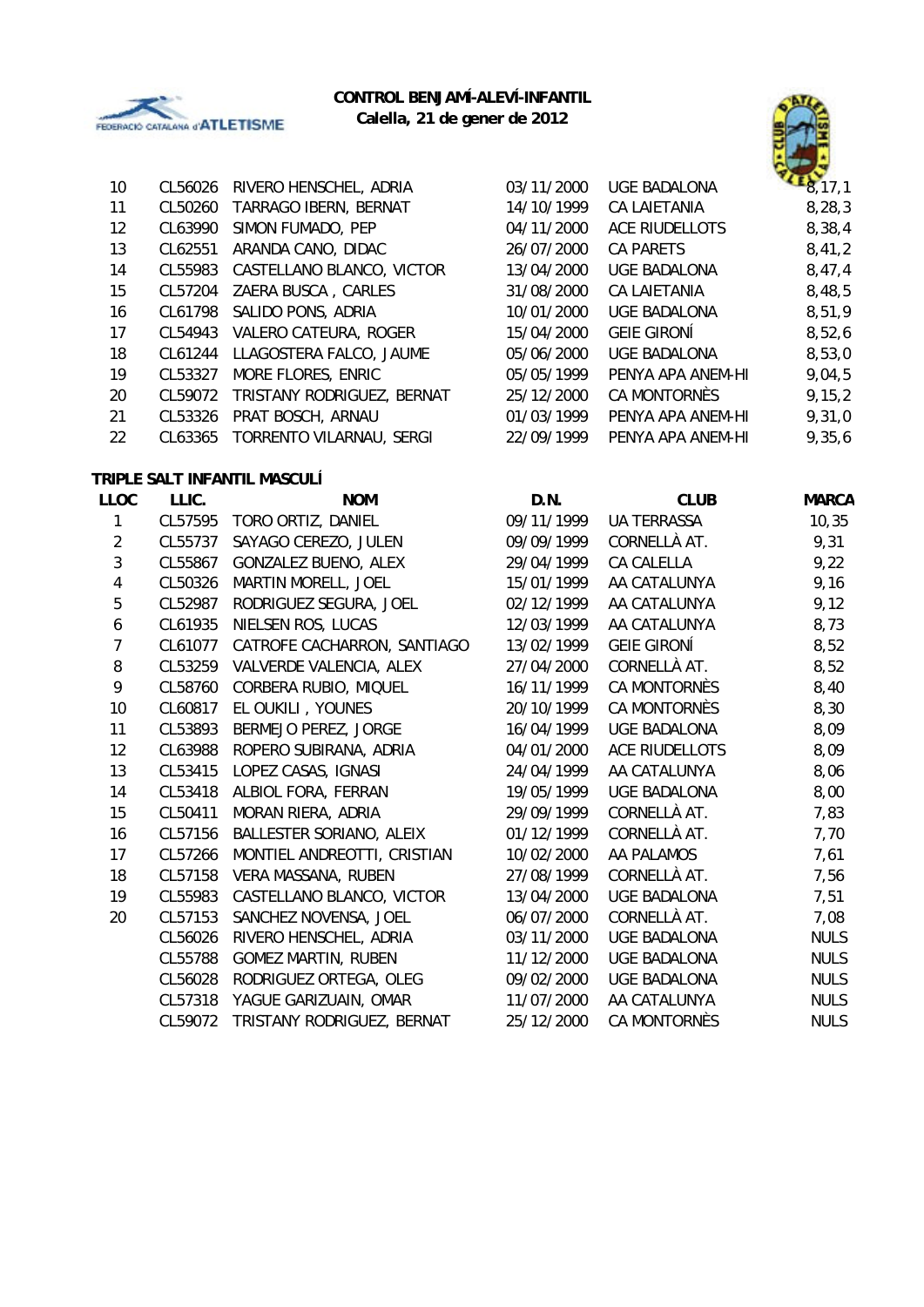



# **LLANÇAMENT DE JAVELINA INFANTIL MASCULÍ**

| <b>LLOC</b> | LLIC.   | <b>NOM</b>                | D.N.       | <b>CLUB</b>         | <b>MARCA</b> |
|-------------|---------|---------------------------|------------|---------------------|--------------|
|             | CL58708 | MAÑE GARCIA, IVAN         | 18/05/2000 | CA CALELLA          | 26, 22       |
| 2           | CL54991 | LAS HERAS RUPEREZ, AARON  | 22/06/2000 | AA CATALUNYA        | 21,08        |
| 3           | CL57314 | MOLINA FERNANDEZ, MARC    | 07/03/2000 | AA CATALUNYA        | 18,55        |
| 4           | CL53326 | PRAT BOSCH, ARNAU         | 01/03/1999 | PENYA APA ANEM-HI   | 17,85        |
| 5           | CL50260 | TARRAGO IBERN, BERNAT     | 14/10/1999 | <b>CA LAIETANIA</b> | 16, 73       |
| 6           | CL57158 | VERA MASSANA, RUBEN       | 27/08/1999 | CORNELLÀ AT.        | 14,50        |
| 7           | CL55008 | GARCIA CASALENGUA, ALBERT | 26/09/1999 | AA CATALUNYA        | 14, 12       |
| 8           | CL63753 | TORRES LOPEZ, JOEL        | 09/09/1999 | <b>CA LAIETANIA</b> | 13,89        |
| 9           | CL55332 | MOMPART DIAZ, ROGER       | 18/06/2000 | <b>CA PARETS</b>    | 13,33        |
| 10          | CL52894 | PUY BAQUE, OT             | 28/09/1999 | CA LAIETANIA        | 13,09        |
| 11          | CL57315 | POMBO HILLENIUS, GABRIEL  | 30/07/1999 | AA CATALUNYA        | 12, 16       |
| 12          | CL62551 | ARANDA CANO, DIDAC        | 26/07/2000 | <b>CA PARETS</b>    | 11,80        |
| 13          | CL53327 | MORE FLORES, ENRIC        | 05/05/1999 | PENYA APA ANEM-HI   | 11,70        |
| 14          | CL63365 | TORRENTO VILARNAU, SERGI  | 22/09/1999 | PENYA APA ANEM-HI   | 10,87        |
| 15          | CL57313 | HERNANDEZ NAVARRO, CARLOS | 11/06/2000 | AA CATALUNYA        | 9,73         |
| 16          | CL54943 | VALERO CATEURA, ROGER     | 15/04/2000 | <b>GEIE GIRONÍ</b>  | 9,58         |
| 17          | CL57204 | ZAERA BUSCA, CARLES       | 31/08/2000 | <b>CA LAIETANIA</b> | 7,89         |
| 18          | CL52893 | MITJANS PANEQUE, MARCEL   | 19/03/1999 | <b>CA LAIETANIA</b> | 6,89         |
|             | CL58293 | DE PALAU I COMAMALA, JOEL | 19/03/1999 | <b>CN BANYOLES</b>  | <b>NULS</b>  |
|             | CL60308 | GONZALEZ PAHISSA, XAVIER  | 15/02/2000 | AA CATALUNYA        | <b>NULS</b>  |
|             |         |                           |            |                     |              |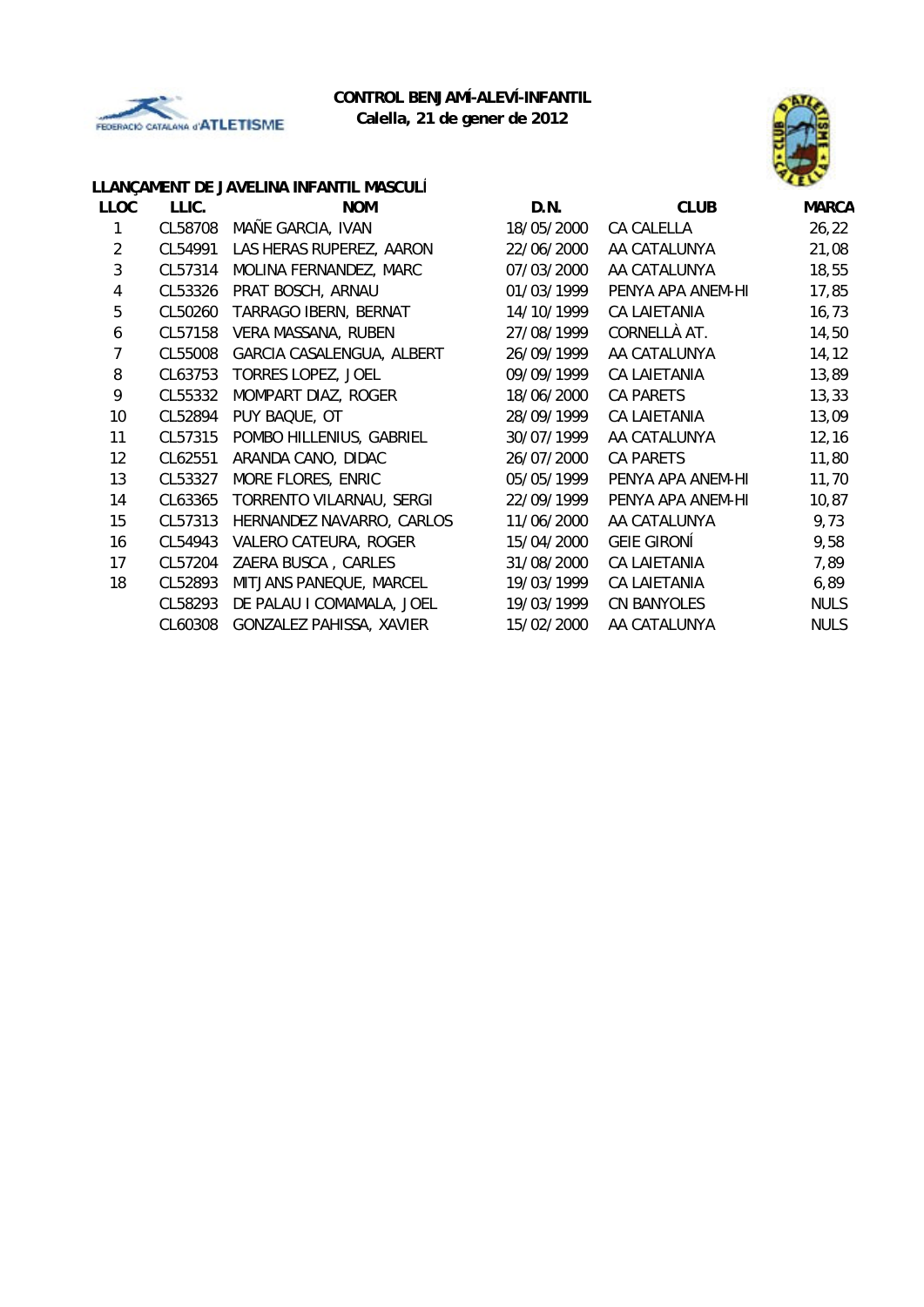



#### **600 METRES LLISOS ALEVÍ FEMENÍ**

| 1a. Sèrie               |         |                                |            |                     |              |
|-------------------------|---------|--------------------------------|------------|---------------------|--------------|
| <b>LLOC</b>             | LLIC.   | <b>NOM</b>                     | D.N.       | <b>CLUB</b>         | <b>MARCA</b> |
| 1                       | CL58758 | <b>VIVES GALBANY, BERTA</b>    | 26/03/2001 | CA MONTORNÈS        | 2,01,1       |
| $\overline{a}$          | CL57858 | SALGADO BOIXADERAS, JULIA      | 12/01/2002 | <b>UGE BADALONA</b> | 2,04,4       |
| 3                       | CL60048 | PADILLA RODRIGUEZ, GISELA      | 16/07/2002 | CA MOLLET           | 2,05,6       |
| 4                       | CL60946 | RUIZ GRIMSHAW, HANNAH          | 21/12/2001 | <b>CA LAIETANIA</b> | 2,07,2       |
| 5                       | CL56745 | ONWUKA, AMARACHI SANDRA        | 05/12/2001 | <b>CA LAIETANIA</b> | 2,08,9       |
| 6                       | CL60246 | VALLE ROCA, JUDIT              | 08/01/2002 | CA CALELLA          | 2,10,8       |
| $\overline{7}$          | CL55865 | GAROLERA GARCIA, ANNA          | 08/11/2001 | CA CALELLA          | 2,11,6       |
| 8                       | CL62157 | TOMAS MARTINEZ, LAIA           | 09/12/2001 | CA LAIETANIA        | 2,12,0       |
| 9                       | CL60655 | LOUGHMAN GARCIA, EMMA          | 08/06/2002 | CA PARETS           | 2, 12, 3     |
| 10                      | CL59206 | PASCUAL BARBANY, MARIA         | 01/10/2001 | <b>UGE BADALONA</b> | 2, 14, 1     |
| 11                      | CL56370 | MOLINA DUEÑAS, LAIA            | 23/08/2001 | CA MONTORNÈS        | 2, 15, 8     |
| 12                      | CL63428 | ARTACHO COY, ANNA              | 25/01/2002 | ISS - L'HOSPITALET  | 2, 19, 1     |
| 13                      | CL55801 | VAZQUEZ MARCOS, LUCIA          | 24/06/2001 | <b>UGE BADALONA</b> | 2, 19, 5     |
| 14                      | CL57372 | SORIA POUS, ALBA               | 22/11/2001 | <b>CA PARETS</b>    | 2, 26, 1     |
| 15                      | CL60601 | FERNANDEZ MARTINEZ, AINHOA     | 02/10/2001 | <b>CN BANYOLES</b>  | 2,30,2       |
| 13                      | CL57611 | <b>GURRI CASALS, LIDIA</b>     | 19/05/2002 | CA MONTORNÈS        | 2,33,0       |
| 14                      | CL62053 | CARPENA URRUTIA, MAITE         | 05/02/2002 | CA CALELLA          | 2,37,0       |
| 15                      | CL59039 | PADILLA SANCHEZ, ISABEL        | 30/07/2002 | CA CALELLA          | 2,59,2       |
| 2a. Sèrie               |         |                                |            |                     |              |
| 1                       | CL61640 | BAHIM, GHITA                   | 29/05/2002 | CA MOLLET           | 2,02,8       |
| $\overline{2}$          | CL54843 | BUSCA VALLS, ROSA MARIA        | 08/05/2001 | <b>CA LAIETANIA</b> | 2,08,7       |
| 3                       | CL63182 | DIALLO DIALLO, OUMY            | 19/01/2002 | AA PALAMOS          | 2,09,2       |
| $\overline{\mathbf{4}}$ | CL56049 | VIZUETE BRUSAU, ANDREA         | 25/01/2001 | <b>UGE BADALONA</b> | 2,10,7       |
| 5                       | CL60164 | CASTELLANO BLANCO, MARINA      | 11/09/2002 | <b>UGE BADALONA</b> | 2, 15, 5     |
| 6                       | CL57854 | MANZANARES PEREZ, SANDRA       | 13/11/2002 | <b>UGE BADALONA</b> | 2,19,0       |
| $\overline{7}$          | CL60153 | <b>BUSTOS MERCHANT, SILVIA</b> | 15/04/2001 | <b>UGE BADALONA</b> | 2, 19, 5     |
| 8                       | CL61601 | <b>GOL ALBERICH, SARA</b>      | 26/07/2002 | AA CATALUNYA        | 2, 20, 5     |
| 9                       | CL54973 | MENDEZ LOPEZ, MARTA            | 08/10/2001 | AA CATALUNYA        | 2, 23, 6     |
| 10                      | CL57373 | SORIA POUS, AINHOA             | 22/11/2001 | CA PARETS           | 2,24,5       |
| 11                      | CL63036 | FUENTES BRAVO, EMMA            | 20/10/2001 | <b>UGE BADALONA</b> | 2,24,9       |
| 12                      | CL62159 | NAVAS GUERRERO, AINHOA         | 06/11/2002 | <b>CA LAIETANIA</b> | 2, 26, 7     |
| 13                      |         | CL60343 SIVILLA CALVO, ANDREA  | 24/06/2001 | AA CATALUNYA        | 2, 37, 2     |
|                         |         |                                |            |                     |              |
|                         |         | 2000 METRES MARXA ALEVÍ FEMENÍ |            |                     |              |
| <b>LLOC</b>             | LLIC.   | <b>NOM</b>                     | D.N.       | <b>CLUB</b>         | <b>MARCA</b> |
| $\mathbf 1$             | CL60329 | PALOMERO DONADEU, ALEXIA       | 19/11/2002 | AA CATALUNYA        | 11,05,5      |
| $\overline{a}$          | CL58769 | <b>BOHILS TENAS, MIREIA</b>    | 28/11/2001 | CA CALELLA          | 11, 12, 1    |
| 3                       | CL57803 | RIBAS CALM, MARIA              | 18/05/2001 | <b>GEIE GIRONÍ</b>  | 12,03,9      |
| 4                       | CL55738 | SAYAGO CEREZO, PAULA           | 25/11/2001 | CORNELLÀ AT.        | 13,09,9      |
| 5                       | CL56049 | VIZUETE BRUSAU, ANDREA         | 25/01/2001 | <b>UGE BADALONA</b> | 13,21,5      |
| 6                       | CL60907 | FERRE SANCHEZ, CARLA           | 23/01/2002 | AA CATALUNYA        | 13, 42, 7    |
| 7                       | CL60164 | CASTELLANO BLANCO, MARINA      | 11/09/2002 | <b>UGE BADALONA</b> | 14,40,9      |
| 8                       | CL55801 | VAZQUEZ MARCOS, LUCIA          | 24/06/2001 | <b>UGE BADALONA</b> | 15, 16, 4    |
| 9                       | CL60601 | FERNANDEZ MARTINEZ, AINHOA     | 02/10/2001 | CN BANYOLES         | 15, 23, 7    |

10 CL61601 GOL ALBERICH, SARA 26/07/2002 AA CATALUNYA 16,48,3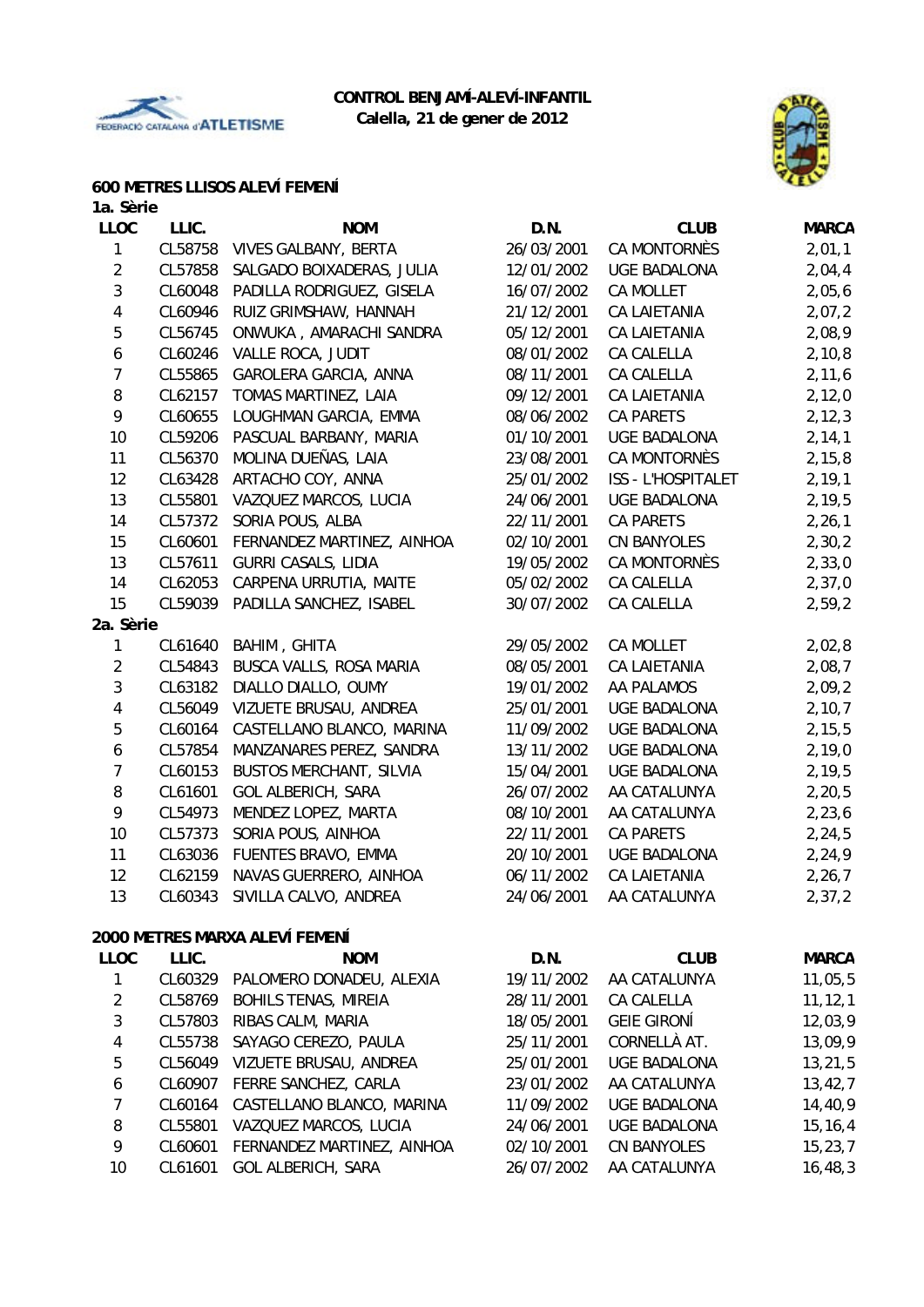



# **SALT DE LLARGADA ALEVÍ FEMENÍ**

| <b>LLOC</b>      | LLIC.   | <b>NOM</b>                     | D.N.       | <b>CLUB</b>         | <b>MARCA</b> |
|------------------|---------|--------------------------------|------------|---------------------|--------------|
| $\mathbf{1}$     | CL58758 | <b>VIVES GALBANY, BERTA</b>    | 26/03/2001 | CA MONTORNÈS        | 3,71         |
| $\overline{2}$   | CL56751 | GARCIA ROBLEDO, JULIA          | 03/06/2001 | ISS - L'HOSPITALET  | 3,59         |
| 3                | CL61640 | BAHIM, GHITA                   | 29/05/2002 | CA MOLLET           | 3,50         |
| 4                | CL60946 | RUIZ GRIMSHAW, HANNAH          | 21/12/2001 | <b>CA LAIETANIA</b> | 3,47         |
| 5                | CL60655 | LOUGHMAN GARCIA, EMMA          | 08/06/2002 | <b>CA PARETS</b>    | 3,47         |
| 6                | CL57854 | MANZANARES PEREZ, SANDRA       | 13/11/2002 | <b>UGE BADALONA</b> | 3,45         |
| $\boldsymbol{7}$ | CL54844 | TORRES ALCARAZ, HELENA         | 17/03/2001 | CA LAIETANIA        | 3,42         |
| 8                | CL60246 | VALLE ROCA, JUDIT              | 08/01/2002 | CA CALELLA          | 3,38         |
| 9                | CL54843 | BUSCA VALLS, ROSA MARIA        | 08/05/2001 | CA LAIETANIA        | 3,36         |
| 10               | CL62157 | TOMAS MARTINEZ, LAIA           | 09/12/2001 | CA LAIETANIA        | 3,28         |
| 11               | CL63182 | DIALLO DIALLO, OUMY            | 19/01/2002 | AA PALAMOS          | 3,24         |
| 12               | CL56049 | VIZUETE BRUSAU, ANDREA         | 25/01/2001 | <b>UGE BADALONA</b> | 3,17         |
| 13               | CL56745 | ONWUKA, AMARACHI SANDRA        | 05/12/2001 | CA LAIETANIA        | 3,15         |
| 14               | CL59206 | PASCUAL BARBANY, MARIA         | 01/10/2001 | <b>UGE BADALONA</b> | 3,15         |
| 15               | CL57373 | SORIA POUS, AINHOA             | 22/11/2001 | <b>CA PARETS</b>    | 3,09         |
| 16               | CL60164 | CASTELLANO BLANCO, MARINA      | 11/09/2002 | <b>UGE BADALONA</b> | 3,05         |
| 17               | CL60048 | PADILLA RODRIGUEZ, GISELA      | 16/07/2002 | CA MOLLET           | 3,03         |
| 18               | CL57372 | SORIA POUS, ALBA               | 22/11/2001 | <b>CA PARETS</b>    | 3,01         |
| 19               | CL55801 | VAZQUEZ MARCOS, LUCIA          | 24/06/2001 | <b>UGE BADALONA</b> | 3,00         |
| 20               | CL57858 | SALGADO BOIXADERAS, JULIA      | 12/01/2002 | <b>UGE BADALONA</b> | 2,95         |
| 21               | CL54973 | MENDEZ LOPEZ, MARTA            | 08/10/2001 | AA CATALUNYA        | 2,90         |
| 22               | CL63428 | ARTACHO COY, ANNA              | 25/01/2002 | ISS - L'HOSPITALET  | 2,81         |
| 23               | CL60907 | FERRE SANCHEZ, CARLA           | 23/01/2002 | AA CATALUNYA        | 2,76         |
| 24               | CL62159 | NAVAS GUERRERO, AINHOA         | 06/11/2002 | CA LAIETANIA        | 2,75         |
| 25               | CL62558 | LAHOSA CALVO, MARIONA          | 28/02/2002 | <b>CA PARETS</b>    | 2,70         |
| 26               | CL56370 | MOLINA DUEÑAS, LAIA            | 23/08/2001 | CA MONTORNÈS        | 2,62         |
| 27               | CL60329 | PALOMERO DONADEU, ALEXIA       | 19/11/2002 | AA CATALUNYA        | 2,44         |
| 28               | CL59039 | PADILLA SANCHEZ, ISABEL        | 30/07/2002 | CA CALELLA          | 2,43         |
| 29               | CL55738 | SAYAGO CEREZO, PAULA           | 25/11/2001 | CORNELLÀ AT.        | 2,39         |
| 30               | CL60343 | SIVILLA CALVO, ANDREA          | 24/06/2001 | AA CATALUNYA        | 2,35         |
|                  | CL62053 | CARPENA URRUTIA, MAITE         | 05/02/2002 | CA CALELLA          | <b>NULS</b>  |
|                  | CL57611 | <b>GURRI CASALS, LIDIA</b>     | 19/05/2002 | CA MONTORNÈS        | <b>NULS</b>  |
|                  | CL60153 | <b>BUSTOS MERCHANT, SILVIA</b> | 15/04/2001 | <b>UGE BADALONA</b> | <b>NULS</b>  |
|                  | CL63036 | FUENTES BRAVO, EMMA            | 20/10/2001 | UGE BADALONA        | <b>NULS</b>  |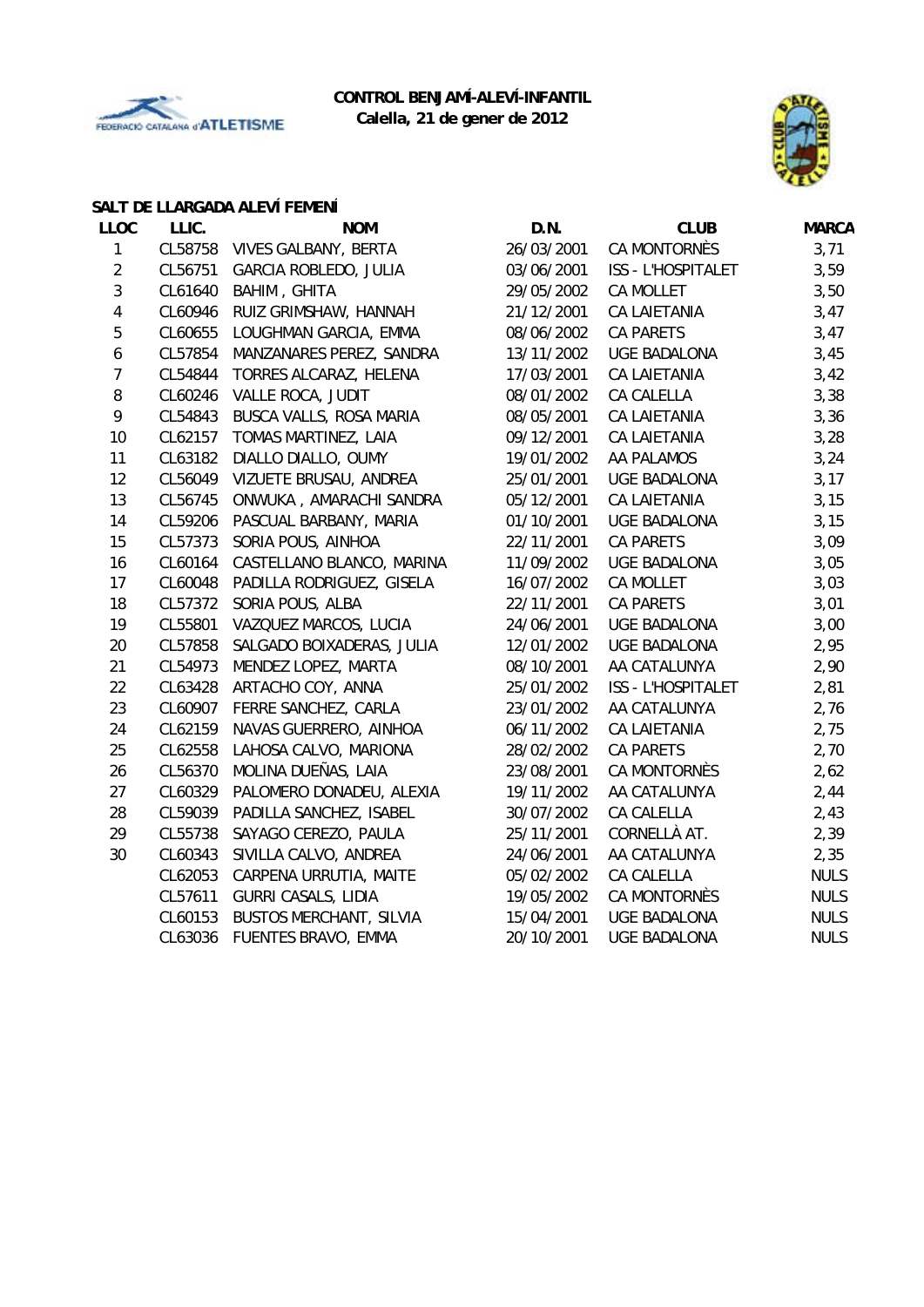



#### **LLANÇAMENT DE PILOTA ALEVÍ FEMENÍ**

| <b>LLOC</b> | LLIC.   | <b>NOM</b>                     | D.N.       | <b>CLUB</b>         | <b>MARCA</b> |
|-------------|---------|--------------------------------|------------|---------------------|--------------|
|             | CL55865 | GAROLERA GARCIA, ANNA          | 08/11/2001 | CA CALELLA          | 20,40        |
| 2           | CL58758 | <b>VIVES GALBANY, BERTA</b>    | 26/03/2001 | CA MONTORNÈS        | 20,26        |
| 3           | CL56370 | MOLINA DUEÑAS, LAIA            | 23/08/2001 | CA MONTORNES        | 18,28        |
| 4           | CL60153 | <b>BUSTOS MERCHANT, SILVIA</b> | 15/04/2001 | UGE BADALONA        | 14,78        |
| 5           | CL60946 | RUIZ GRIMSHAW, HANNAH          | 21/12/2001 | CA LAIETANIA        | 14,63        |
| 6           | CL59206 | PASCUAL BARBANY, MARIA         | 01/10/2001 | UGE BADALONA        | 14,35        |
| 7           | CL57858 | SALGADO BOIXADERAS, JULIA      | 12/01/2002 | UGE BADALONA        | 13,60        |
| 8           | CL56745 | ONWUKA, AMARACHI SANDRA        | 05/12/2001 | CA LAIETANIA        | 13,48        |
| 9           | CL54844 | TORRES ALCARAZ, HELENA         | 17/03/2001 | CA LAIETANIA        | 12,66        |
| 10          | CL63036 | FUENTES BRAVO, EMMA            | 20/10/2001 | UGE BADALONA        | 12,53        |
| 11          | CL60343 | SIVILLA CALVO, ANDREA          | 24/06/2001 | AA CATALUNYA        | 11,78        |
| 12          | CL62157 | TOMAS MARTINEZ, LAIA           | 09/12/2001 | CA LAIETANIA        | 11,47        |
| 13          | CL62159 | NAVAS GUERRERO, AINHOA         | 06/11/2002 | CA LAIETANIA        | 11,41        |
| 14          | CL59039 | PADILLA SANCHEZ, ISABEL        | 30/07/2002 | CA CALELLA          | 10,03        |
| 15          | CL57854 | MANZANARES PEREZ, SANDRA       | 13/11/2002 | <b>UGE BADALONA</b> | 8,58         |
| 16          | CL57611 | <b>GURRI CASALS, LIDIA</b>     | 19/05/2002 | CA MONTORNES        | 8,21         |
|             |         |                                |            |                     |              |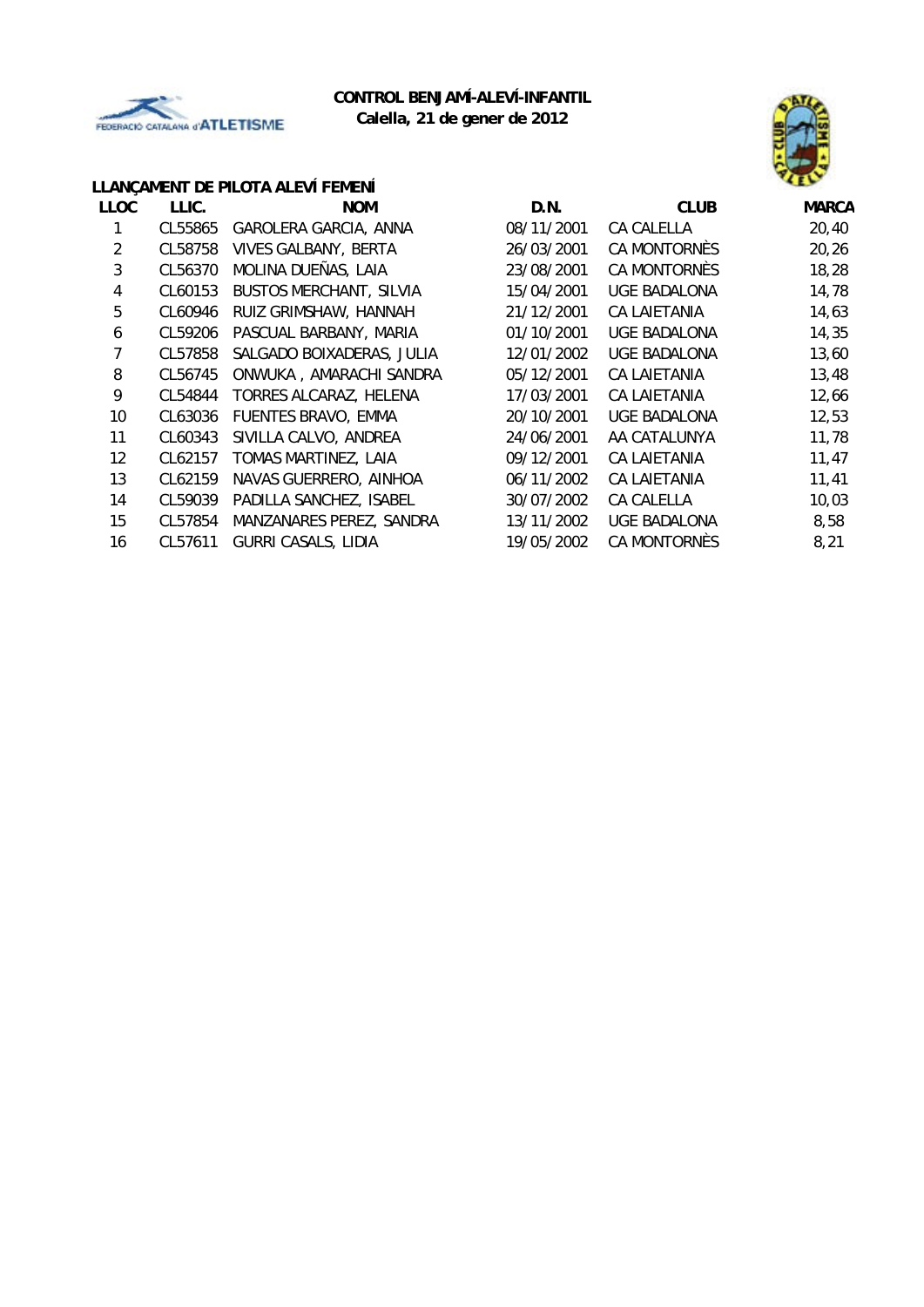



### **600 METRES LLISOS ALEVÍ MASCULÍ**

| 1a. Sèrie               |         |                                 |            |                       |              |
|-------------------------|---------|---------------------------------|------------|-----------------------|--------------|
| <b>LLOC</b>             | LLIC.   | <b>NOM</b>                      | D.N.       | <b>CLUB</b>           | <b>MARCA</b> |
| $\mathbf{1}$            | CL56888 | PEREZ MOLERO, MARIO             | 20/02/2001 | <b>UGE BADALONA</b>   | 1, 55, 7     |
| $\overline{2}$          | CL56372 | MORET MARTINEZ, IÑAKI           | 05/06/2001 | CA MONTORNÈS          | 1,58,9       |
| $\sqrt{3}$              | CL63363 | GARCIA MORALES, ALEJANDRO       | 10/02/2002 | PENYA APA ANEM-HI     | 2,00,1       |
| $\sqrt{4}$              | CL63991 | TREMOSA OLIVERAS, MARC          | 05/02/2002 | <b>ACE RIUDELLOTS</b> | 2,05,8       |
| 5                       | CL56358 | FERRON MARTINEZ, ISRAEL         | 24/03/2001 | CA MONTORNÈS          | 2,08,9       |
| $\boldsymbol{6}$        | CL63364 | <b>VELASCO TELLO, RAUL</b>      | 26/02/2002 | PENYA APA ANEM-HI     | 2, 11, 6     |
| $\overline{7}$          | CL62601 | ABAD CAMPINS, ORIOL             | 16/07/2002 | <b>CA MONTORNÈS</b>   | 2, 12, 1     |
| $\, 8$                  | CL59042 | PUIG BESA, ADRIA                | 11/04/2001 | CA CALELLA            | 2, 12, 8     |
| 9                       | CL57965 | MATA MARTY, PAU                 | 23/02/2002 | <b>UGE BADALONA</b>   | 2, 13, 3     |
| 10                      | CL60245 | TOMAS GARCIA, ISAAC             | 29/10/2001 | CA CALELLA            | 2, 20, 2     |
| 11                      | CL63675 | RIFA ESTOL, JACOB               | 16/04/2002 | CA CALELLA            | 2, 25, 8     |
| 12                      | CL63986 | MOLINA GARCIA, PAU              | 27/08/2002 | ACE RIUDELLOTS        | 2,28,5       |
| 13                      | CL54981 | CAÑADELL BERTRAN, AXEL          | 07/02/2001 | AA CATALUNYA          | 2, 32, 3     |
| 14                      | CL57304 | CONEJERO FRECHILLA, JOEL        | 01/12/2002 | AA CATALUNYA          | 2,42,4       |
| 2a. Sèrie               |         |                                 |            |                       |              |
| <b>LLOC</b>             | LLIC.   | <b>NOM</b>                      | D.N.       | <b>CLUB</b>           | <b>MARCA</b> |
| 1                       | CL59097 | HEINZ SANFELIU, MAX             | 26/10/2001 | AA PALAMOS            | 2,01,7       |
| $\overline{2}$          | CL57432 | CORBERA LACAL, FERRAN           | 29/12/2002 | CA PARETS             | 2,09,7       |
| $\mathfrak{Z}$          | CL57982 | POMBO HILLENIUS, SIMON          | 01/09/2001 | AA CATALUNYA          | 2, 11, 1     |
| $\overline{4}$          | CL62559 | LARROYA RAMON, NARCIS           | 17/05/2002 | <b>CA PARETS</b>      | 2,12,9       |
| 5                       | CL54984 | <b>COMAS MARIN, POL</b>         | 04/04/2001 | AA CATALUNYA          | 2, 13, 3     |
| $\boldsymbol{6}$        | CL60335 | RICO GUASCH, JOAQUIM            | 24/02/2002 | AA CATALUNYA          | 2, 15, 4     |
| $\overline{7}$          | CL60199 | RODRIGUEZ MASDEU, JOAN          | 27/02/2001 | <b>UGE BADALONA</b>   | 2,18,2       |
| $\, 8$                  | CL59106 | BAUTISTA MARCOS, ALVARO         | 09/07/2002 | <b>CA PARETS</b>      | 2, 22, 1     |
| 9                       | CL60662 | TOLEDO RODRIGUEZ, DANIEL        | 17/07/2002 | <b>CA PARETS</b>      | 2, 28, 4     |
| 10                      | CL60156 | ALERT FRANCO, DAVID             | 13/03/2001 | <b>UGE BADALONA</b>   | 2,28,7       |
| 11                      | CL60204 | SERRA PI, MATEU                 | 23/12/2002 | <b>UGE BADALONA</b>   | 2, 29, 7     |
| 12                      | CL61563 | DOM INGUEZ MARTINEZ, IKER       | 20/08/2001 | CA CALELLA            | 2,42,5       |
| 13                      | CL56371 | MOLINA FERNANDEZ, RUBEN         | 29/10/2001 | <b>CA MONTORNÈS</b>   | 2,45,4       |
|                         |         | 2000 METRES MARXA ALEVÍ MASCULÍ |            |                       |              |
| <b>LLOC</b>             | LLIC.   | <b>NOM</b>                      | D.N.       | <b>CLUB</b>           | <b>MARCA</b> |
| 1                       | CL54753 | ORIOL SENGARIZ, NICOLAS         | 26/06/2001 | CA NOU BARRIS         | 14,02,9      |
| $\overline{2}$          | CL57965 | MATA MARTY, PAU                 | 23/02/2002 | <b>UGE BADALONA</b>   | 14, 15, 4    |
| 3                       | CL60311 | HERNANDEZ AROLA, PAU            | 19/11/2002 | AA CATALUNYA          | 14,57,9      |
| $\overline{\mathbf{4}}$ | CL60344 | SIVILLA CALVO, CRISTIAN         | 22/07/2002 | AA CATALUNYA          | 15,00,1      |
| 5                       | CL57303 | VEGA VIDAL, JOEL                | 14/02/2002 | AA CATALUNYA          | 17,06,4      |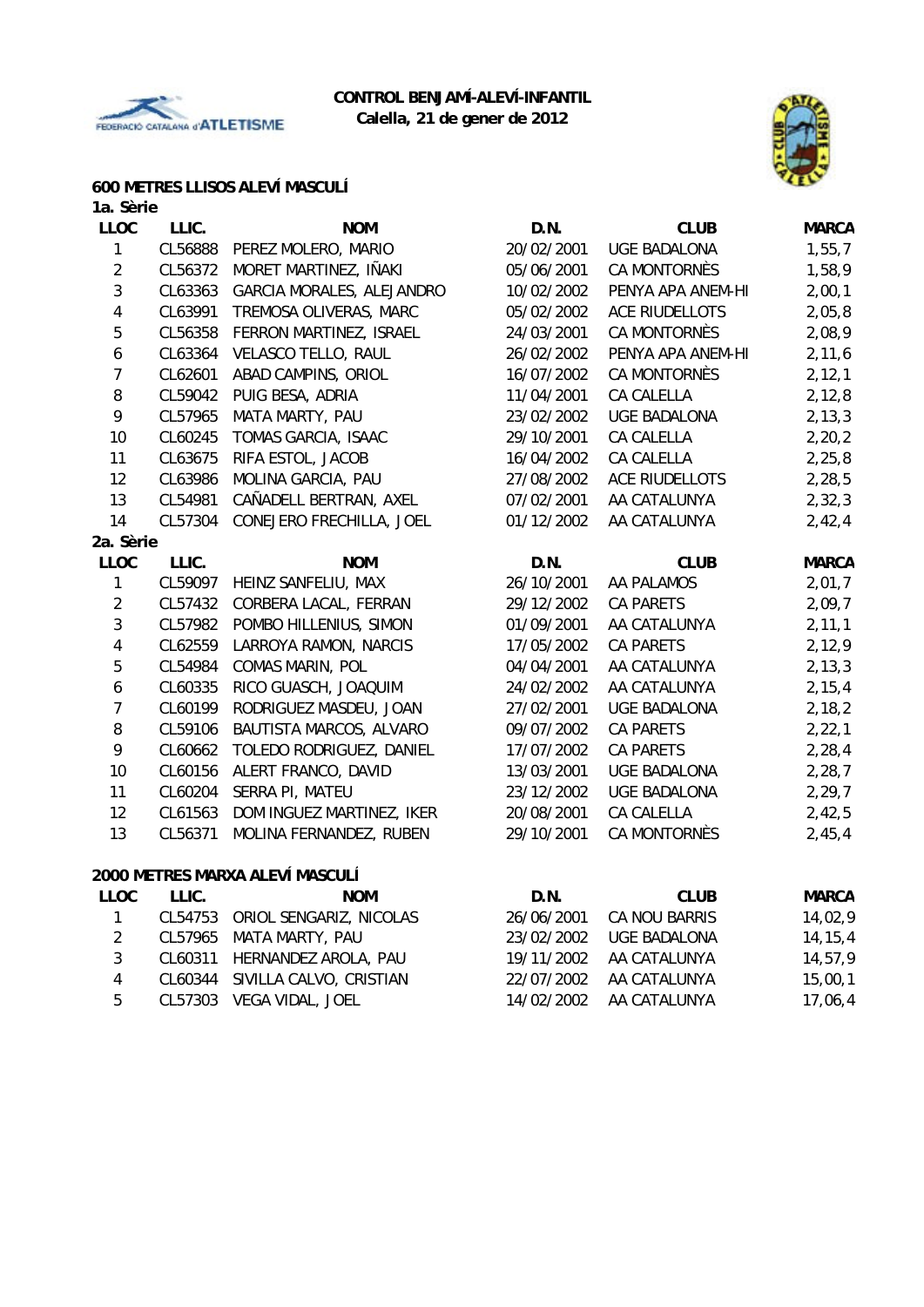



#### **SALT DE LLARGADA ALEVÍ MASCULÍ**

| <b>LLOC</b>      | LLIC.   | <b>NOM</b>                                            | D.N.                     | <b>CLUB</b>                  | <b>MARCA</b>   |
|------------------|---------|-------------------------------------------------------|--------------------------|------------------------------|----------------|
| 1                |         | CL56888 PEREZ MOLERO, MARIO                           | 20/02/2001               | <b>UGE BADALONA</b>          | 3,76           |
| $\overline{2}$   | CL59097 | HEINZ SANFELIU, MAX                                   | 26/10/2001               | AA PALAMOS                   | 3,57           |
| $\sqrt{3}$       | CL56372 | MORET MARTINEZ, IÑAKI                                 | 05/06/2001               | CA MONTORNÈS                 | 3,45           |
| 4                | CL56358 | FERRON MARTINEZ, ISRAEL                               | 24/03/2001               | CA MONTORNÈS                 | 3,44           |
| 5                | CL57982 | POMBO HILLENIUS, SIMON                                | 01/09/2001               | AA CATALUNYA                 | 3,33           |
| 6                | CL60156 | ALERT FRANCO, DAVID                                   | 13/03/2001               | <b>UGE BADALONA</b>          | 3,22           |
| 7                | CL57965 | MATA MARTY, PAU                                       | 23/02/2002               | <b>UGE BADALONA</b>          | 3,20           |
| 8                | CL63991 | TREMOSA OLIVERAS, MARC                                | 05/02/2002               | <b>ACE RIUDELLOTS</b>        | 3,10           |
| 9                | CL54984 | COMAS MARIN, POL                                      | 04/04/2001               | AA CATALUNYA                 | 3,09           |
| 10               | CL62601 | ABAD CAMPINS, ORIOL                                   | 16/07/2002               | CA MONTORNÈS                 | 3,05           |
| 11               | CL60199 | RODRIGUEZ MASDEU, JOAN                                | 27/02/2001               | <b>UGE BADALONA</b>          | 3,03           |
| 12               | CL57432 | CORBERA LACAL, FERRAN                                 | 29/12/2002               | CA PARETS                    | 2,98           |
| 13               | CL60240 | RIVERA MONSERGAS, NICO                                | 18/04/2002               | CA CALELLA                   | 2,95           |
| 14               | CL59042 | PUIG BESA, ADRIA                                      | 11/04/2001               | CA CALELLA                   | 2,79           |
| 15               | CL61563 | DOM INGUEZ MARTINEZ, IKER                             | 20/08/2001               | <b>CA CALELLA</b>            | 2,72           |
| 16               | CL60344 | SIVILLA CALVO, CRISTIAN                               | 22/07/2002               | AA CATALUNYA                 | 2,72           |
| 17               | CL60335 | RICO GUASCH, JOAQUIM                                  | 24/02/2002               | AA CATALUNYA                 | 2,68           |
| 18               | CL57303 | VEGA VIDAL, JOEL                                      | 14/02/2002               | AA CATALUNYA                 | 2,65           |
| 19               | CL62559 | LARROYA RAMON, NARCIS                                 | 17/05/2002               | CA PARETS                    |                |
|                  |         | MOLINA GARCIA, PAU                                    |                          | <b>ACE RIUDELLOTS</b>        | 2,65           |
| 20               | CL63986 |                                                       | 27/08/2002               |                              | 2,62           |
| 21               | CL59106 | BAUTISTA MARCOS, ALVARO                               | 09/07/2002               | <b>CA PARETS</b>             | 2,61           |
| 22               | CL54981 | CAÑADELL BERTRAN, AXEL                                | 07/02/2001               | AA CATALUNYA                 | 2,60           |
| 23               | CL60662 | TOLEDO RODRIGUEZ, DANIEL                              | 17/07/2002               | <b>CA PARETS</b>             | 2,45           |
| 24               | CL57304 | CONEJERO FRECHILLA, JOEL                              | 01/12/2002               | AA CATALUNYA                 | 2,44           |
| 25               | CL60204 | SERRA PI, MATEU                                       | 23/12/2002               | <b>UGE BADALONA</b>          | 2,08           |
| 26               | CL56371 | MOLINA FERNANDEZ, RUBEN                               | 29/10/2001               | CA MONTORNÈS                 | <b>NULS</b>    |
| 27               | CL60311 | HERNANDEZ AROLA, PAU                                  | 19/11/2002               | AA CATALUNYA                 | <b>NULS</b>    |
|                  |         | LLANÇAMENT DE DISC ALEVÍ MASCULÍ                      |                          |                              |                |
| <b>LLOC</b>      | LLIC.   | <b>NOM</b>                                            | D.N.                     | <b>CLUB</b>                  | <b>MARCA</b>   |
| 1                |         | CL63363 GARCIA MORALES, ALEJANDRO                     | 10/02/2002               | PENYA APA ANEM-HI            | 20,40          |
| $\overline{2}$   | CL63364 | VELASCO TELLO, RAUL                                   | 26/02/2002               | PENYA APA ANEM-HI            | 20, 26         |
| 3                | CL63957 | MEDINA FREIXA, ALEX                                   | 23/08/2002               | <b>CN BANYOLES</b>           | 18,28<br>18,03 |
| 4<br>5           | CL62601 | CL57982 POMBO HILLENIUS, SIMON<br>ABAD CAMPINS, ORIOL | 01/09/2001<br>16/07/2002 | AA CATALUNYA<br>CA MONTORNÈS | 14,78          |
| 6                | CL56371 | MOLINA FERNANDEZ, RUBEN                               | 29/10/2001               | CA MONTORNÈS                 | 14,63          |
| $\boldsymbol{7}$ | CL56372 | MORET MARTINEZ, IÑAKI                                 | 05/06/2001               | CA MONTORNÈS                 | 14,35          |
| 8                | CL56358 | FERRON MARTINEZ, ISRAEL                               | 24/03/2001               | CA MONTORNÈS                 | 13,60          |
| 9                | CL60240 | RIVERA MONSERGAS, NICO                                | 18/04/2002               | CA CALELLA                   | 13,48          |
| 10               | CL61563 | DOM INGUEZ MARTINEZ, IKER                             | 20/08/2001               | CA CALELLA                   | 12,66          |
| 11               | CL54984 | <b>COMAS MARIN, POL</b>                               | 04/04/2001               | AA CATALUNYA                 | 12,53          |
| 12               | CL54981 | CAÑADELL BERTRAN, AXEL                                | 07/02/2001               | AA CATALUNYA                 | 11,78          |
| 13               | CL57304 | CONEJERO FRECHILLA, JOEL                              | 01/12/2002               | AA CATALUNYA                 | 11,47          |
| 14               | CL60335 | RICO GUASCH, JOAQUIM                                  | 24/02/2002               | AA CATALUNYA                 | 11,41          |
| 15               | CL56888 | PEREZ MOLERO, MARIO                                   | 20/02/2001               | UGE BADALONA                 | 10,03          |
| 16               | CL60199 | RODRIGUEZ MASDEU, JOAN                                | 27/02/2001               | <b>UGE BADALONA</b>          | 8,58           |
| 17               | CL60204 | SERRA PI, MATEU                                       | 23/12/2002               | <b>UGE BADALONA</b>          | 8,21           |
|                  | CL57965 | MATA MARTY, PAU                                       | 23/02/2002               | <b>UGE BADALONA</b>          | <b>NULS</b>    |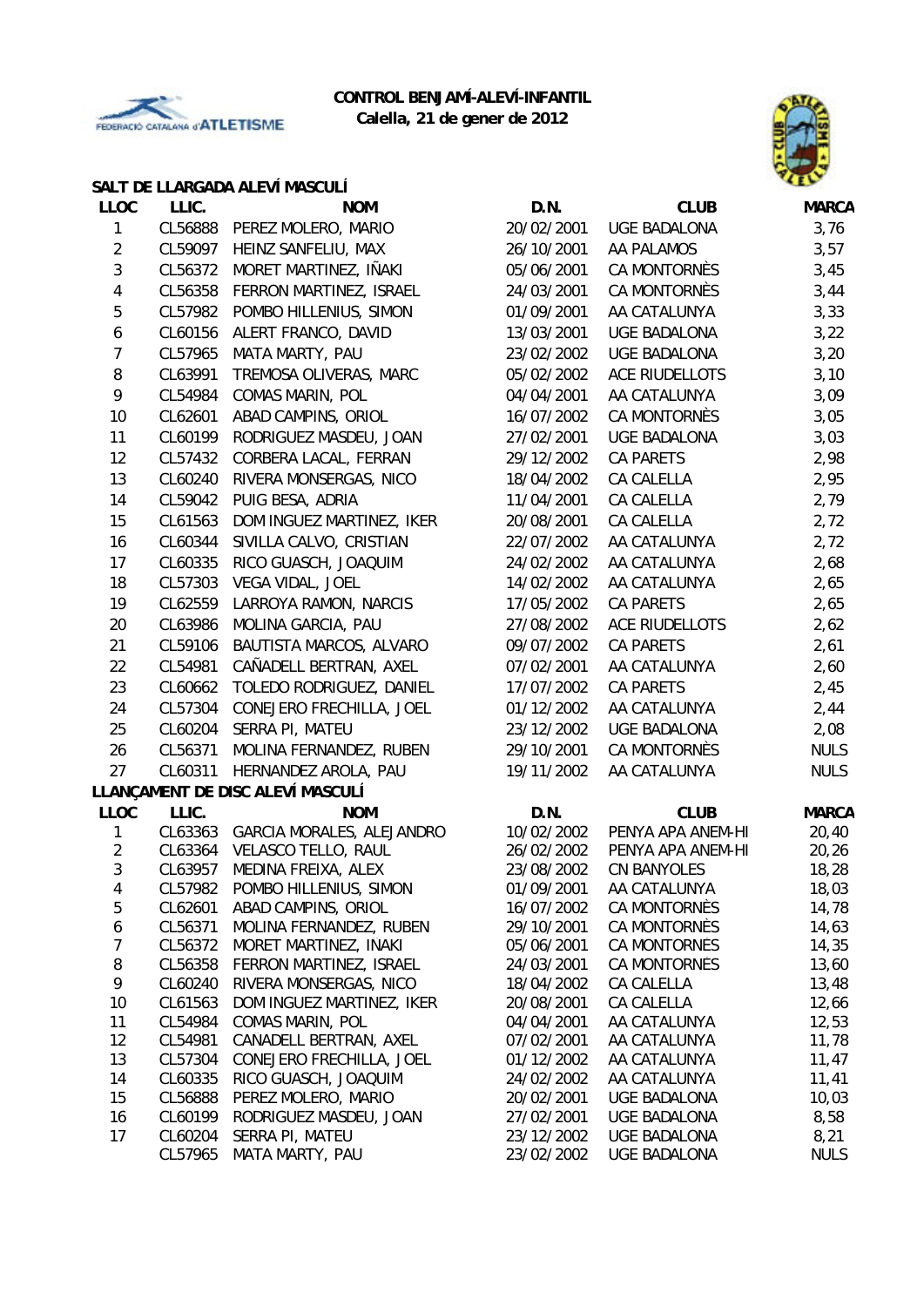



# **1000 METRES LLISOS BENJAMÍ FEMENÍ**

#### **1a. Sèrie**

| <b>LLOC</b>      | LLIC.   | <b>NOM</b>                       | D.N.       | <b>CLUB</b>         | <b>MARCA</b> |
|------------------|---------|----------------------------------|------------|---------------------|--------------|
| 1                | CL61933 | MALET ARMENGOL, DUNA             | 03/07/2003 | AA CATALUNYA        | 4,16,6       |
| $\overline{2}$   | CL62608 | KARACH REVERTE, SANA             | 15/03/2003 | CA MONTORNÈS        | 4,19,4       |
| 3                | CL62602 | CHOURFI GUENNOUN, SALMA          | 22/02/2003 | CA MONTORNÈS        | 4, 20, 3     |
| $\sqrt{4}$       | CL60669 | OBRADORS BARO, MARTA             | 02/12/2003 | ISS - L'HOSPITALET  | 4, 22, 2     |
| 5                | CL61917 | CANTARELL DELGADO, LAIA          | 30/06/2004 | AA CATALUNYA        | 4,35,0       |
| $\boldsymbol{6}$ | CL62556 | <b>GOMEZ JIMENEZ, PAULA</b>      | 29/07/2004 | CA PARETS           | 4,41,6       |
| $\overline{7}$   | CL62080 | MAÑE GARCIA, SILVIA              | 13/12/2004 | CA CALELLA          | 4,55,2       |
| 8                | CL63050 | ROSA FERRER, CLAUDIA             | 18/10/2004 | <b>UGE BADALONA</b> | 4,58,7       |
| 9                | CL62617 | TRISTANY RODRIGUEZ, MARTINA      | 19/11/2004 | <b>CA MONTORNÈS</b> | 5,04,8       |
| 10               | CL60906 | CASADESUS FERNANDEZ, CARLA       | 05/08/2003 | AA CATALUNYA        | 5,07,7       |
| 11               | CL63046 | NAVARRO PADILLA, ABRIL           | 17/09/2004 | <b>UGE BADALONA</b> | 5, 11, 2     |
| 12               | CL63037 | GARCIA SERRANO, CARLA            | 23/04/2004 | <b>UGE BADALONA</b> | 5,25,0       |
| 2a. Sèrie        |         |                                  |            |                     |              |
| <b>LLOC</b>      | LLIC.   | <b>NOM</b>                       | D.N.       | <b>CLUB</b>         | <b>MARCA</b> |
| $\mathbf{1}$     | CL60313 | LAS HERAS RUPEREZ, CLARA         | 11/04/2003 | AA CATALUNYA        | 3,59,8       |
| $\overline{2}$   | CL60943 | PUY BAQUÉ, ONA                   | 02/07/2003 | CA LAIETANIA        | 4, 12, 6     |
| $\mathfrak{Z}$   | CL60309 | <b>GUMA BERRAR, NEREA</b>        | 10/06/2003 | AA CATALUNYA        | 4, 28, 1     |
| $\overline{4}$   | CL63748 | DOST, NOA                        | 30/06/2003 | <b>CA LAIETANIA</b> | 4,42,4       |
| 5                | CL63749 | GIFRA PUIG, CLARA                | 15/12/2004 | <b>CA LAIETANIA</b> | 4,42,5       |
|                  |         | 1000 METRES MARXA BENJAMÍ FEMENÍ |            |                     |              |
| <b>LLOC</b>      | LLIC.   | <b>NOM</b>                       | D.N.       | <b>CLUB</b>         | <b>MARCA</b> |
| 1                | CL61290 | <b>BOHILS TENAS, JUDIT</b>       | 05/08/2003 | CA CALELLA          | 5, 35, 2     |
| $\overline{2}$   | CL60313 | LAS HERAS RUPEREZ, CLARA         | 11/04/2003 | AA CATALUNYA        | 6, 38, 6     |
| 3                | CL61254 | ITXART GONZALEZ, GINA            | 25/03/2003 | <b>CA LAIETANIA</b> | 7,05,2       |
| $\sqrt{4}$       | CL61933 | MALET ARMENGOL, DUNA             | 03/07/2003 | AA CATALUNYA        | 7, 12, 5     |
| $\sqrt{5}$       | CL61909 | ABELLO SIMON, MARINA             | 20/02/2004 | AA CATALUNYA        | 7,29,0       |
| $\boldsymbol{6}$ | CL60337 | RODRIGUEZ SEGURA, ARIADNA        | 11/08/2003 | AA CATALUNYA        | 7,29,5       |
| $\overline{7}$   | CL60309 | <b>GUMA BERRAR, NEREA</b>        | 10/06/2003 | AA CATALUNYA        | 7,30,0       |
| 8                | CL63747 | CASAS DELGADO, BERTA             | 09/08/2003 | <b>CA LAIETANIA</b> | 7,39,2       |
| 9                | CL61917 | CANTARELL DELGADO, LAIA          | 30/06/2004 | AA CATALUNYA        | 7,39,5       |
| 10               | CL61925 | <b>GARCIA ROVIRA, ELIA</b>       | 24/07/2004 | AA CATALUNYA        | 7,39,8       |
| 11               | CL61771 | SUBIRATS IVERN, MARTINA          | 06/05/2003 | AA CATALUNYA        | 7,40,1       |
| 12               | CL63050 | ROSA FERRER, CLAUDIA             | 18/10/2004 | <b>UGE BADALONA</b> | 7,41,5       |
| 13               | CL60906 | CASADESUS FERNANDEZ, CARLA       | 05/08/2003 | AA CATALUNYA        | 8,24,5       |
| 14               | CL61952 | VILASECA MARTIN, VICTORIA        | 03/08/2004 | AA CATALUNYA        | 8,35,6       |

15 CL63046 NAVARRO PADILLA, ABRIL 17/09/2004 UGE BADALONA 8,54,1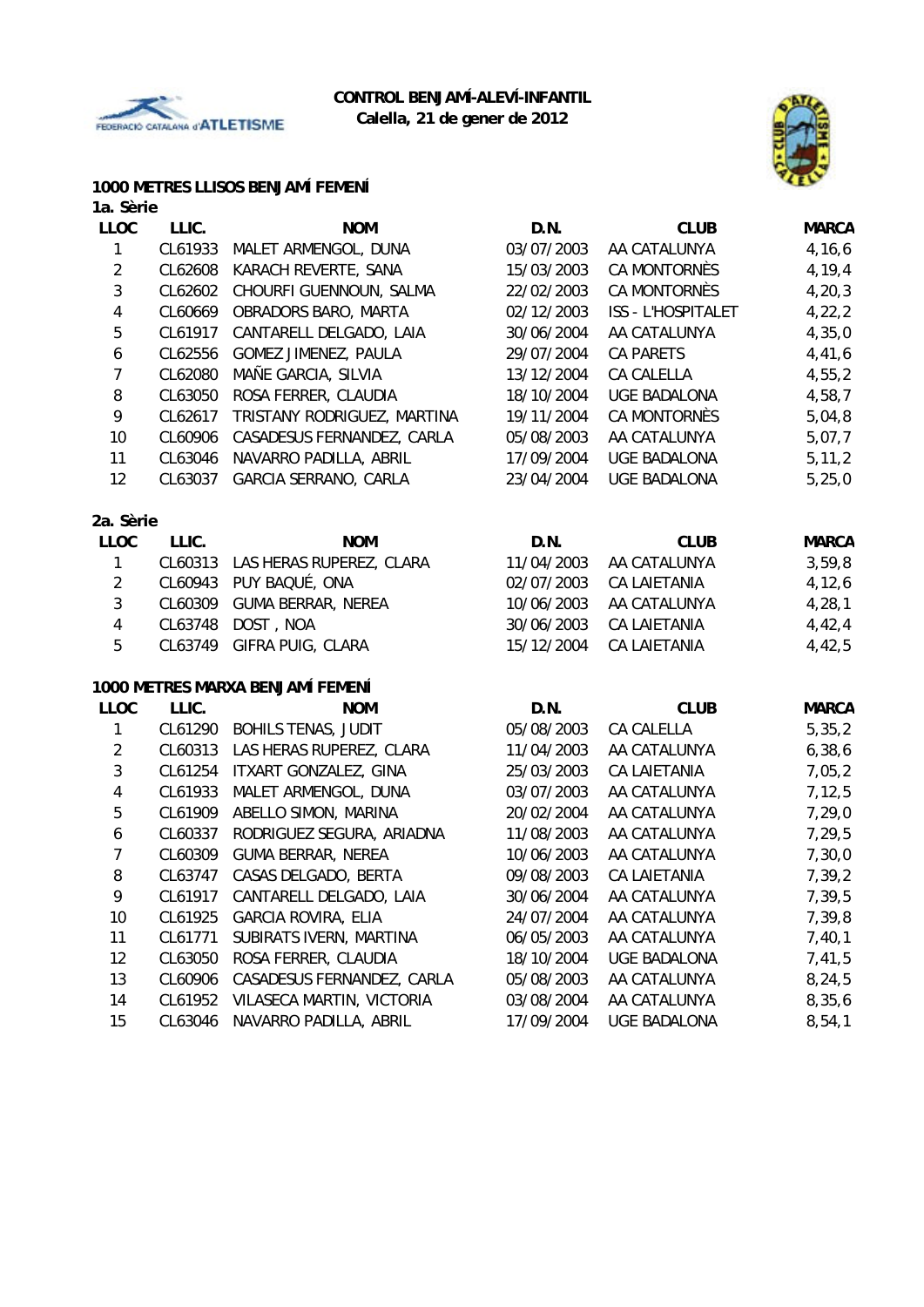



# **SALT D'ALÇADA BENJAMÍ FEMENÍ**

| LLIC.   | <b>NOM</b>                  | D.N.       | <b>CLUB</b>         | <b>MARCA</b> |
|---------|-----------------------------|------------|---------------------|--------------|
| CL61771 | SUBIRATS IVERN, MARTINA     | 06/05/2003 | AA CATALUNYA        | 1,03         |
| CL60309 | <b>GUMA BERRAR, NEREA</b>   | 10/06/2003 | AA CATALUNYA        | 1,00         |
| CL60943 | PUY BAQUÉ, ONA              | 02/07/2003 | <b>CA LAIETANIA</b> | 0,95         |
| CL60313 | LAS HERAS RUPEREZ, CLARA    | 11/04/2003 | AA CATALUNYA        | 0,95         |
| CL59727 | PUNZANO LATORRE, CARLA      | 05/02/2003 | CA MONTORNÈS        | 0,90         |
| CL61933 | MALET ARMENGOL, DUNA        | 03/07/2003 | AA CATALUNYA        | 0,85         |
| CL60669 | OBRADORS BARO, MARTA        | 02/12/2003 | ISS - L'HOSPITALET  | 0,85         |
| CL61254 | ITXART GONZALEZ, GINA       | 25/03/2003 | <b>CA LAIETANIA</b> | 0,85         |
| CL61909 | ABELLO SIMON, MARINA        | 20/02/2004 | AA CATALUNYA        | 0,85         |
| CL62602 | CHOURFI GUENNOUN, SALMA     | 22/02/2003 | CA MONTORNÈS        | 0,85         |
| CL62080 | MAÑE GARCIA, SILVIA         | 13/12/2004 | CA CALELLA          | 0,80         |
| CL60906 | CASADESUS FERNANDEZ, CARLA  | 05/08/2003 | AA CATALUNYA        | 0,75         |
| CL62608 | KARACH REVERTE, SANA        | 15/03/2003 | CA MONTORNÈS        | 0,75         |
| CL61925 | <b>GARCIA ROVIRA, ELIA</b>  | 24/07/2004 | AA CATALUNYA        | 0,75         |
| CL61917 | CANTARELL DELGADO, LAIA     | 30/06/2004 | AA CATALUNYA        | 0,75         |
| CL60337 | RODRIGUEZ SEGURA, ARIADNA   | 11/08/2003 | AA CATALUNYA        | 0,75         |
| CL61952 | VILASECA MARTIN, VICTORIA   | 03/08/2004 | AA CATALUNYA        | <b>NULS</b>  |
| CL63037 | GARCIA SERRANO, CARLA       | 23/04/2004 | <b>UGE BADALONA</b> | <b>NULS</b>  |
| CL63429 | MUÑOZ GUIJARRO, MARIA       | 25/12/2004 | ISS - L'HOSPITALET  | <b>NULS</b>  |
| CL62556 | GOMEZ JIMENEZ, PAULA        | 29/07/2004 | <b>CA PARETS</b>    | <b>NULS</b>  |
| CL62617 | TRISTANY RODRIGUEZ, MARTINA | 19/11/2004 | CA MONTORNÈS        | <b>NULS</b>  |
| CL63050 | ROSA FERRER, CLAUDIA        | 18/10/2004 | <b>UGE BADALONA</b> | <b>NULS</b>  |
| CL63046 | NAVARRO PADILLA, ABRIL      | 17/09/2004 | <b>UGE BADALONA</b> | <b>NULS</b>  |
|         |                             |            |                     |              |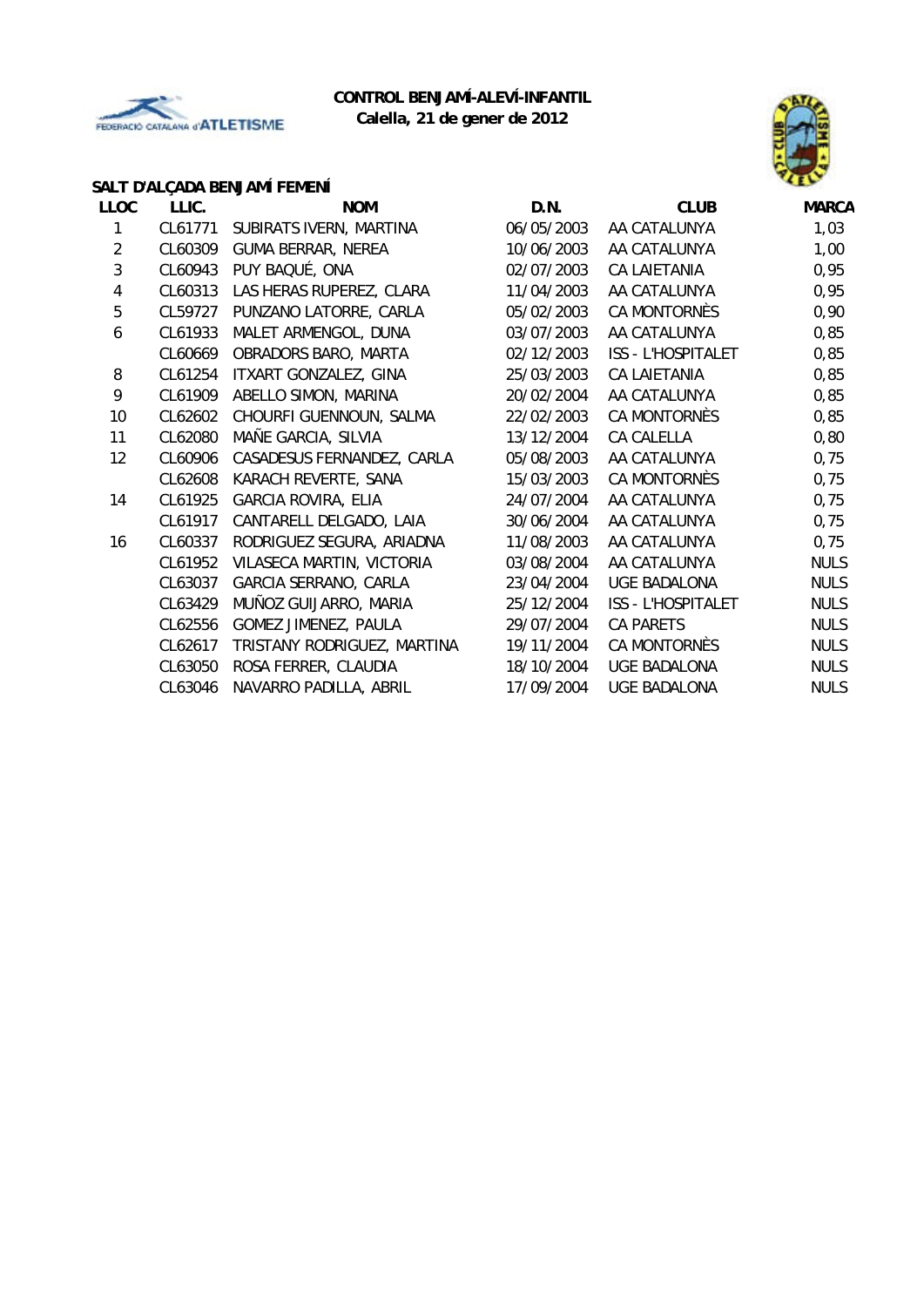



# **1000 METRES LLISOS BENJAMÍ MASCULÍ**

| 1a. Sèrie               |         |                                   |            |                     |              |
|-------------------------|---------|-----------------------------------|------------|---------------------|--------------|
| <b>LLOC</b>             | LLIC.   | <b>NOM</b>                        | D.N.       | <b>CLUB</b>         | <b>MARCA</b> |
| $\mathbf{1}$            | CL62564 | POPA NIETO, ALEX                  | 14/04/2004 | <b>CA PARETS</b>    | 4,01,9       |
| $\overline{2}$          | CL61940 | PEREZ RODRIGUEZ, JOEL             | 31/03/2003 | AA CATALUNYA        | 4,07,7       |
| 3                       | CL61929 | JIMENEZ ISABAL, ALBERT            | 30/04/2004 | AA CATALUNYA        | 4,09,0       |
| $\overline{\mathbf{4}}$ | CL63750 | LLORENS CALDES, NIL               | 18/10/2004 | <b>CA LAIETANIA</b> | 4,19,2       |
| 5                       | CL63030 | BIELSA BARTOLI, XAVIER            | 19/04/2003 | <b>UGE BADALONA</b> | 4,22,2       |
| $\boldsymbol{6}$        | CL62611 | MOLINA FERNANDEZ, VICTOR          | 15/12/2004 | CA MONTORNÈS        | 4, 27, 3     |
| $\overline{7}$          | CL62615 | RAMIREZ CORTES, IZAN              | 22/10/2004 | CA MONTORNÈS        | 4, 30, 3     |
| 8                       | CL61928 | JANER CORDOMI, GUILLEM            | 02/12/2004 | AA CATALUNYA        | 4,30,8       |
| 9                       | CL63052 | RUBIO MONTAÑO, DAVID              | 27/10/2003 | <b>UGE BADALONA</b> | 5,04,1       |
| 10                      | CL62615 | RAMIREZ CORTES, IZAN              | 22/10/2004 | CA MONTORNÈS        | 5,29,5       |
| 1a. Sèrie               |         |                                   |            |                     |              |
| <b>LLOC</b>             | LLIC.   | <b>NOM</b>                        | D.N.       | <b>CLUB</b>         | <b>MARCA</b> |
| $\mathbf{1}$            | CL61262 | MIRALLES VAZQUEZ, SEVE            | 12/02/2003 | <b>CA MOLLET</b>    | 3,46,7       |
| $\overline{a}$          | CL63197 | SABRIA FONTANET, JOAN             | 16/02/2003 | AA PALAMOS          | 3,59,2       |
| 3                       | CL62554 | DURAN MARTIN, ALEX                | 24/02/2004 | <b>CA PARETS</b>    | 4,02,8       |
| 4                       | CL59626 | RIGALL GALEOTE, ERIC              | 30/05/2003 | AA PALAMOS          | 4,07,5       |
| 5                       | CL61925 | <b>GARCIA ROVIRA, ELIA</b>        | 24/07/2004 | AA CATALUNYA        | 4, 15, 3     |
| 6                       | CL60294 | CIVERA POCEIRO, PAU               | 08/10/2003 | AA CATALUNYA        | 4, 17, 3     |
| $\overline{7}$          | CL63047 | NUÑEZ LEGRAND, LEO                | 16/04/2004 | <b>UGE BADALONA</b> | 4,30,6       |
| 8                       | CL61911 | BATISTE RAMON, TARIKU             | 26/12/2004 | AA CATALUNYA        | 4,30,9       |
| 9                       | CL59725 | PEREZ DURAN, RAUL                 | 30/03/2003 | CA MONTORNÈS        | 4,32,4       |
| 10                      | CL59719 | MARTINEZ TRISTANY, OSCAR JUN      | 09/11/2003 | <b>CA MONTORNÈS</b> | 4,33,5       |
| 11                      | CL62555 | FERNANDEZ LEON, DAVID             | 03/01/2004 | <b>CA PARETS</b>    | 5, 15, 4     |
|                         |         | 1000 METRES MARXA BENJAMÍ MASCULÍ |            |                     |              |
| <b>LLOC</b>             | LLIC.   | <b>NOM</b>                        | D.N.       | <b>CLUB</b>         | <b>MARCA</b> |
| 1                       | CL61929 | JIMENEZ ISABAL, ALBERT            | 30/04/2004 | AA CATALUNYA        | 5,43,2       |
| $\overline{2}$          | CL60294 | CIVERA POCEIRO, PAU               | 08/10/2003 | AA CATALUNYA        | 6, 36, 4     |
| 3                       | CL60304 | <b>GABALDON GRAU, ARNAU</b>       | 02/05/2003 | AA CATALUNYA        | 6,47,0       |
| $\overline{\mathbf{4}}$ | CL61940 | PEREZ RODRIGUEZ, JOEL             | 31/03/2003 | AA CATALUNYA        | 7,58,5       |
| 5                       | CL61911 | BATISTE RAMON, TARIKU             | 26/12/2004 | AA CATALUNYA        | 8,04,2       |
| $\boldsymbol{6}$        | CL61928 | JANER CORDOMI, GUILLEM            | 02/12/2004 | AA CATALUNYA        | 8, 11, 8     |
| $\overline{7}$          | CL61922 | DE LA FUENTE MARTINEZ, ALEX       | 28/07/2003 | AA CATALUNYA        | 8,30,7       |
| 8                       | CL60296 | COMAS MARIN, JOAN                 | 03/02/2003 | AA CATALUNYA        | 9,16,4       |